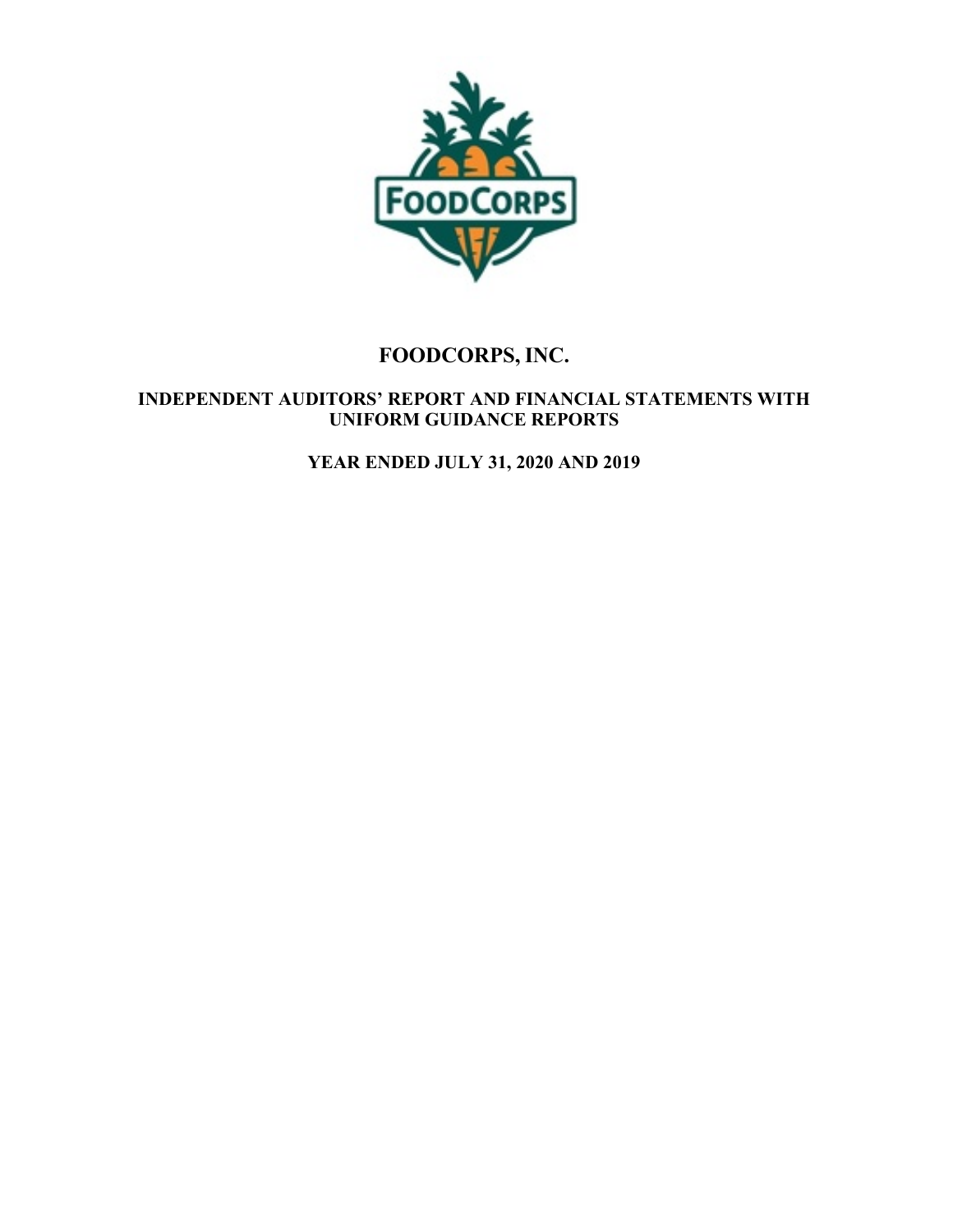## **FOODCORPS, INC. FINANCIAL STATEMENTS YEAR ENDED JULY 31, 2020**

## **TABLE OF CONTENTS**

## **PAGE NO.**

| <b>FINANCIAL STATEMENTS:</b>                                                                                                                                                                                   |
|----------------------------------------------------------------------------------------------------------------------------------------------------------------------------------------------------------------|
|                                                                                                                                                                                                                |
| $\overline{4}$                                                                                                                                                                                                 |
|                                                                                                                                                                                                                |
|                                                                                                                                                                                                                |
|                                                                                                                                                                                                                |
| <b>SUPPLEMENTARY INFORMATION - UNIFORM GUIDANCE REPORTS:</b>                                                                                                                                                   |
|                                                                                                                                                                                                                |
|                                                                                                                                                                                                                |
|                                                                                                                                                                                                                |
| Independent Auditors' Report on Internal Control Over Financial Reporting<br>and on Compliance and Other Matters Based on an Audit of Financial<br>Statements Performed in Accordance with Government Auditing |
| Independent Auditors' Report on Compliance for Each Major<br>Program and on Internal Control Over Compliance                                                                                                   |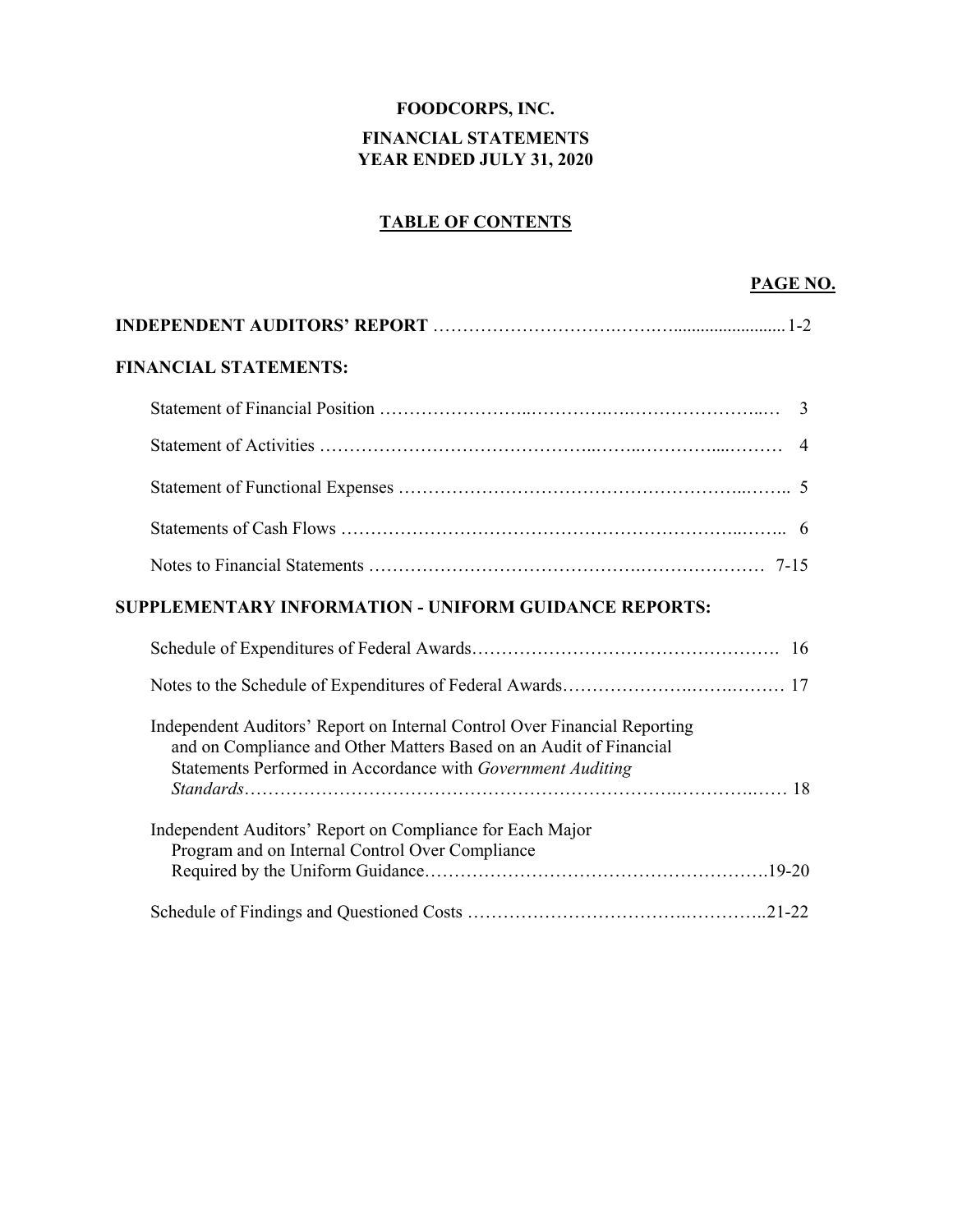

12 West 32nd Street, 10th Floor New York, NY 10001

(212) 563-2525 Fax: 212 563-3549 www.randmcpa.com

## **INDEPENDENT AUDITORS' REPORT**

Board of Directors FoodCorps, Inc. New York, New York

#### **Report on the Financial Statements**

We have audited the accompanying financial statements of FoodCorps, Inc. (a nonprofit organization), which comprise the statement of financial position as of July 31, 2020, and the related statements of activities, functional expenses and cash flows for the year then ended, and the related notes to the financial statements.

#### **Management's Responsibility for the Financial Statements**

Management is responsible for the preparation and fair presentation of these financial statements in accordance with accounting principles generally accepted in the United States of America; this includes the design, implementation, and maintenance of internal control relevant to the preparation and fair presentation of financial statements that are free from material misstatement, whether due to fraud or error.

#### **Auditors' Responsibility**

Our responsibility is to express an opinion on these financial statements based on our audit. We conducted our audit in accordance with auditing standards generally accepted in the United States of America and the standards applicable to financial audits contained in Government Auditing Standards, issued by the Comptroller General of the United States. Those standards require that we plan and perform the audit to obtain reasonable assurance about whether the financial statements are free from material misstatement.

An audit involves performing procedures to obtain audit evidence about the amounts and disclosures in the financial statements. The procedures selected depend on the auditor's judgment, including the assessment of the risks of material misstatement of the financial statements, whether due to fraud or error. In making those risk assessments, the auditor considers internal control relevant to the entity's preparation and fair presentation of the financial statements in order to design audit procedures that are appropriate in the circumstances, but not for the purpose of expressing an opinion on the effectiveness of the entity's internal control. Accordingly, we express no such opinion. An audit also includes evaluating the appropriateness of accounting policies used and the reasonableness of significant accounting estimates made by management, as well as evaluating the overall presentation of the financial statements.

We believe that the audit evidence we have obtained is sufficient and appropriate to provide a basis for our audit opinion.

#### **Opinion**

In our opinion, the financial statements referred to above present fairly, in all material respects, the financial position of FoodCorps, Inc. as of July 31, 2020, and the changes in its net assets and its cash flows for the year then ended in accordance with accounting principles generally accepted in the United States of America.

#### **Report on Summarized Comparative Information**

We have previously audited the FoodCorps, Inc.'s July 31, 2019 financial statements, and we expressed an unmodified audit opinion on those audited financial statements in our report dated April 10, 2020. In our opinion, the summarized comparative information presented herein as of and for the year ended July 31, 2019 is consistent, in all material respects, with the audited financial statements from which it has been derived.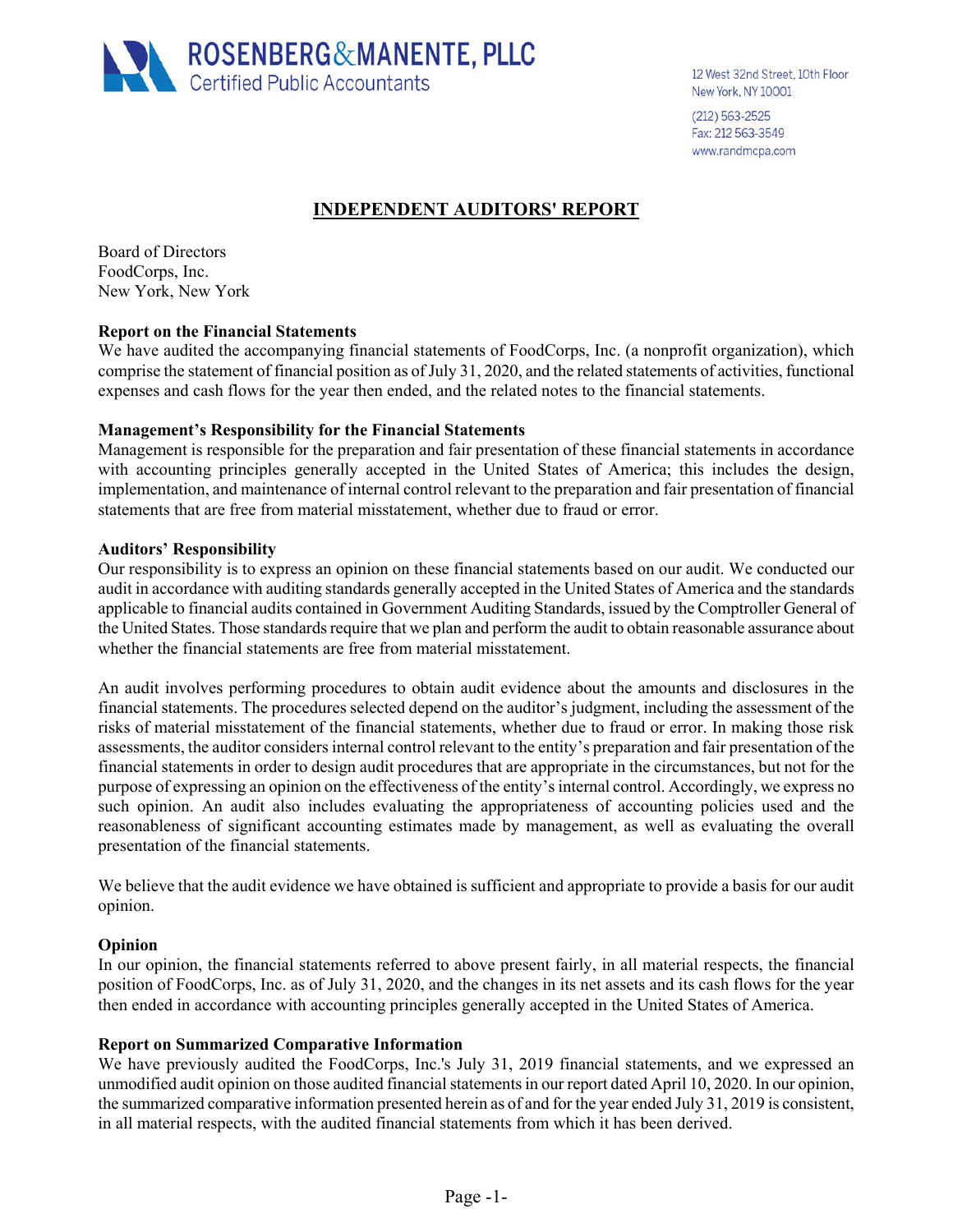# INDEPENDENT AUDITORS' REPORT

#### **Other Matters**

Our audit was conducted for the purpose of forming an opinion on the financial statements as a whole. The accompanying schedule of expenditures of federal awards, as required by Title 2 U.S. *Code of Federal Regulations* (CFR) Part 200, *Uniform Administrative Requirements, Cost Principles, and Audit Requirements for Federal Awards*, is presented for purposes of additional analysis and is not a required part of the financial statements. Such information is the responsibility of management and was derived from and relates directly to the underlying accounting and other records used to prepare the financial statements. The information has been subjected to the auditing procedures applied in the audit of the financial statements and certain additional procedures, including comparing and reconciling such information directly to the underlying accounting and other records used to prepare the financial statements or to the financial statements themselves, and other additional procedures in accordance with auditing standards generally accepted in the United States of America. In our opinion, the information is fairly stated, in all material respects, in relation to the financial statements as a whole.

#### **Other Reporting Required by** *Government Auditing Standards*

In accordance with *Government Auditing Standards*, we have also issued our reports dated March 9, 2021, on our consideration of FoodCorps Inc.'s internal control over financial reporting and on our tests of its compliance with certain provisions of laws, regulations, contracts, and grant agreements and other matters. The purpose of that report is to describe the scope of our testing of internal control over financial reporting and compliance and the results of that testing, and not to provide an opinion on the effectiveness of FoodCorps, Inc.'s internal control over financial reporting or on compliance. That report is an integral part of an audit performed in accordance with *Government Auditing Standards* in considering FoodCorps Inc.'s internal control over financial reporting and compliance.

Rosenberg + Manente PLLC

Rosenberg and Manente, PLLC Certified Public Accountants New York, New York

March 9, 2021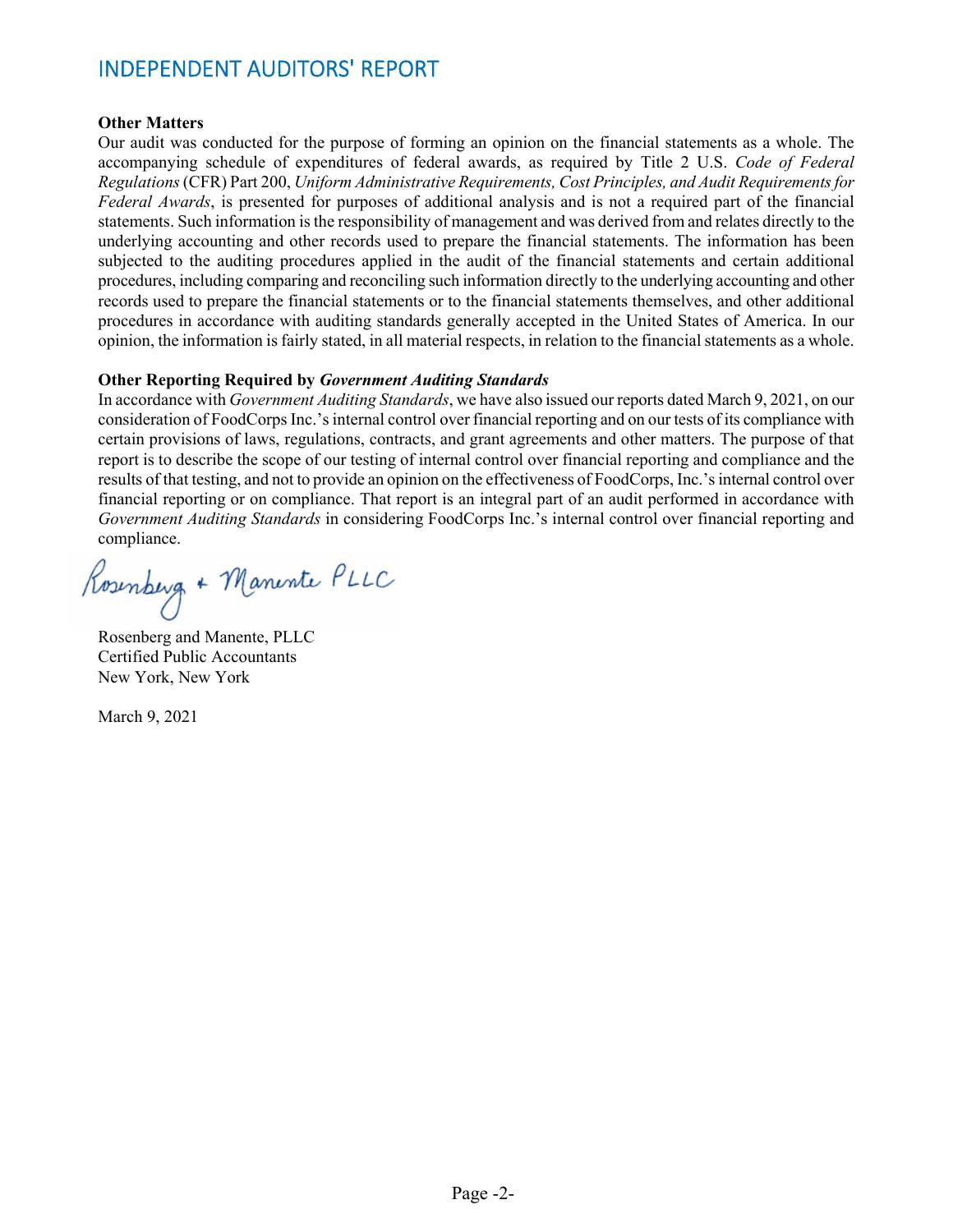#### **STATEMENTS OF FINANCIAL POSITION JULY 31, 2020 AND 2019**

|                                                                               | 2020              | 2019              |
|-------------------------------------------------------------------------------|-------------------|-------------------|
| <b>ASSETS</b>                                                                 |                   |                   |
| <b>CURRENT ASSETS</b>                                                         |                   |                   |
| Cash and Cash Equivalents<br>Unconditional Promises to Give, Net of Allowance | \$5,429,878       | 4,135,498<br>S.   |
| for Doubtful Accounts                                                         | 5,023,302         | 2,621,847         |
| Government Grant Receivables                                                  | 947,838           | 366,759           |
| Program Service Fees and Other Receivables                                    | 104,006           | 181,285           |
| <b>Employee Loans</b>                                                         | 16,271            |                   |
| Prepaid Expenses                                                              | 165,643           | 578,759           |
| <b>TOTAL CURRENT ASSETS</b>                                                   | 11,686,938        | 7,884,148         |
| <b>LONG TERM ASSETS</b>                                                       |                   |                   |
| Unconditional Promises to Give                                                | 2,232,675         | 3,105,498         |
| <b>TOTAL LONG TERM ASSETS</b>                                                 | 2,232,675         | 3,105,498         |
| <b>FIXED ASSETS</b>                                                           |                   |                   |
| Property and Equipment, Net of Accumulated Depreciation                       | 89,143            | 138,209           |
| <b>TOTAL FIXED ASSETS</b>                                                     | 89,143            | 138,209           |
| <b>OTHER ASSETS</b>                                                           |                   |                   |
| <b>Security Deposit</b>                                                       | 38,592            | 50,383            |
| <b>TOTAL OTHER ASSETS</b>                                                     | 38,592            | 50,383            |
| <b>TOTAL ASSETS</b>                                                           | \$14,047,348      | \$11,178,238      |
| <b>LIABILITIES AND NET ASSETS</b>                                             |                   |                   |
| <b>CURRENT LIABILITIES</b>                                                    |                   |                   |
| Accounts Payable                                                              | \$<br>55,542      | \$<br>134,637     |
| <b>Accrued Expenses</b>                                                       | 66,416            | 129,908           |
| Credit Cards Payable                                                          | 63,380            | 189,365           |
| Accrued Salaries and Related Expenses                                         | 327,038           | 261,957           |
| Accrued Paid Time Off<br><b>Unearned Revenue</b>                              | 417,777<br>12,500 | 318,989<br>47,156 |
| Deferred Rent - Current Portion                                               | 2,534             | 7,909             |
| <b>TOTAL CURRENT LIABILITIES</b>                                              | 945,187           | 1,089,921         |
| <b>LONG-TERM LIABILITIES</b>                                                  |                   |                   |
| Deferred Rent                                                                 | 86,068            | 72,784            |
| SBA - Paycheck Protection Program                                             | 2,266,400         |                   |
| <b>TOTAL LONG-TERM LIABILITIES</b>                                            | 2,352,468         | 72,784            |
| <b>TOTAL LIABILITIES</b>                                                      | 3,297,655         | 1,162,705         |
| <b>NET ASSETS</b>                                                             |                   |                   |
| <b>Without Donor Restrictions</b>                                             | 3,422,490         | 3,843,801         |
| <b>With Donor Restrictions</b>                                                | 7,327,203         | 6,171,732         |
| <b>TOTAL NET ASSETS</b>                                                       | 10,749,693        | 10,015,533        |
| <b>TOTAL LIABILITIES AND NET ASSETS</b>                                       | \$14,047,348      | \$11,178,238      |

See Accompanying Notes to Financial Statements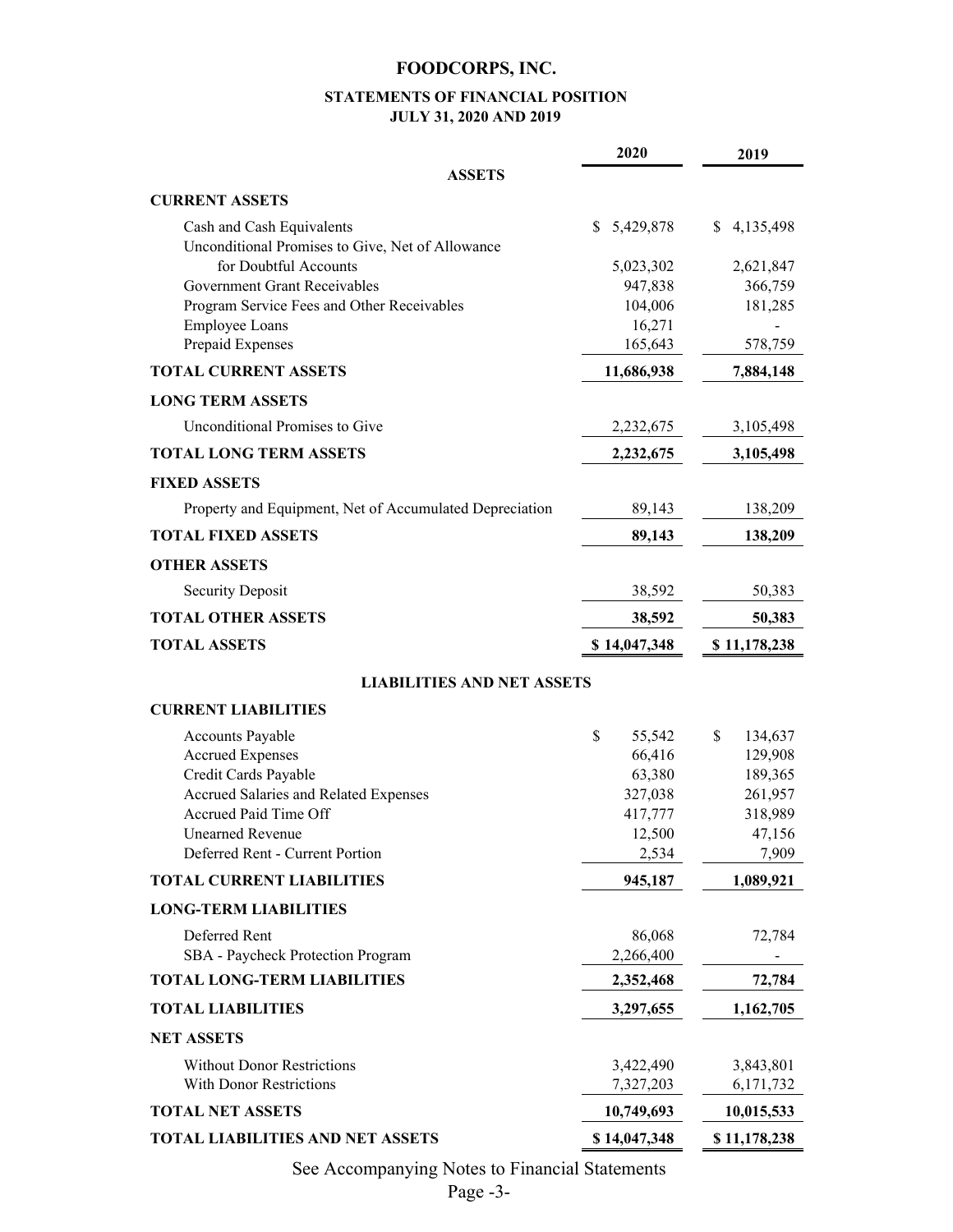#### **FOR THE YEAR ENDED JULY 31, 2020 STATEMENT OF ACTIVITIES FOODCORPS, INC. (With Comparative Totals for the Year Ended July 31, 2019)**

|                                                                                               |                                      | <b>JULY 31, 2019</b>                     |                 |                             |
|-----------------------------------------------------------------------------------------------|--------------------------------------|------------------------------------------|-----------------|-----------------------------|
|                                                                                               | WITHOUT DONOR<br><b>RESTRICTIONS</b> | <b>WITH DONOR</b><br><b>RESTRICTIONS</b> | <b>TOTAL</b>    | <b>TOTAL</b>                |
| <b>REVENUES, GAINS AND OTHER SUPPORT</b>                                                      |                                      |                                          |                 |                             |
| Grants                                                                                        | \$<br>4,451,539                      | S<br>7,851,986                           | S<br>12,303,525 | <sup>\$</sup><br>11,187,674 |
| Contributions                                                                                 | 4,699,868                            | 1,214,855                                | 5,914,723       | 5,210,513                   |
| Program Service Revenue                                                                       | 1,682,388                            |                                          | 1,682,388       | 1,614,240                   |
| Donated Professional Services and Gifts In-Kind                                               | 15,000                               |                                          | 15,000          | 21,800                      |
| <b>Royalty Fees</b>                                                                           | 30,000                               | 100,000                                  | 130,000         | 25,000                      |
| Miscellaneous                                                                                 | 10,330                               |                                          | 10,330          | 114,367                     |
| <b>Total Revenues, Gains and Other Support Before</b><br>the Release of Restricted Net Assets | 10,889,125                           | 9,166,841                                | 20,055,966      | 18,173,594                  |
| <b>Net Assets Released from Restrictions</b>                                                  |                                      |                                          |                 |                             |
| Satisfaction of Time and Program Restrictions                                                 | 8,011,370                            | (8,011,370)                              |                 |                             |
| <b>Total Revenue, Gains and Other Support</b>                                                 | 18,900,495                           | 1,155,471                                | 20,055,966      | 18,173,594                  |
| <b>EXPENSES</b>                                                                               |                                      |                                          |                 |                             |
| <b>Program Services</b>                                                                       | 14,454,581                           |                                          | 14,454,581      | 12,986,940                  |
| <b>Supporting Services</b>                                                                    |                                      |                                          |                 |                             |
| Management and General                                                                        | 1,825,525                            |                                          | 1,825,525       | 1,458,834                   |
| Fundraising                                                                                   | 3,041,700                            |                                          | 3,041,700       | 2,951,364                   |
| <b>Total Supporting Services</b>                                                              | 4,867,225                            |                                          | 4,867,225       | 4,410,198                   |
| <b>Total Expenses</b>                                                                         | 19,321,806                           |                                          | 19,321,806      | 17,397,138                  |
| <b>CHANGES IN NET ASSETS</b>                                                                  | (421,311)                            | 1,155,471                                | 734,160         | 776,456                     |
| NET ASSETS, BEGINNING OF YEAR                                                                 | 3,843,801                            | 6,171,732                                | 10,015,533      | 9,239,077                   |
| NET ASSETS, ENDING OF YEAR                                                                    | 3,422,490<br>S                       | S<br>7,327,203                           | 10,749,693<br>S | 10,015,533<br>\$            |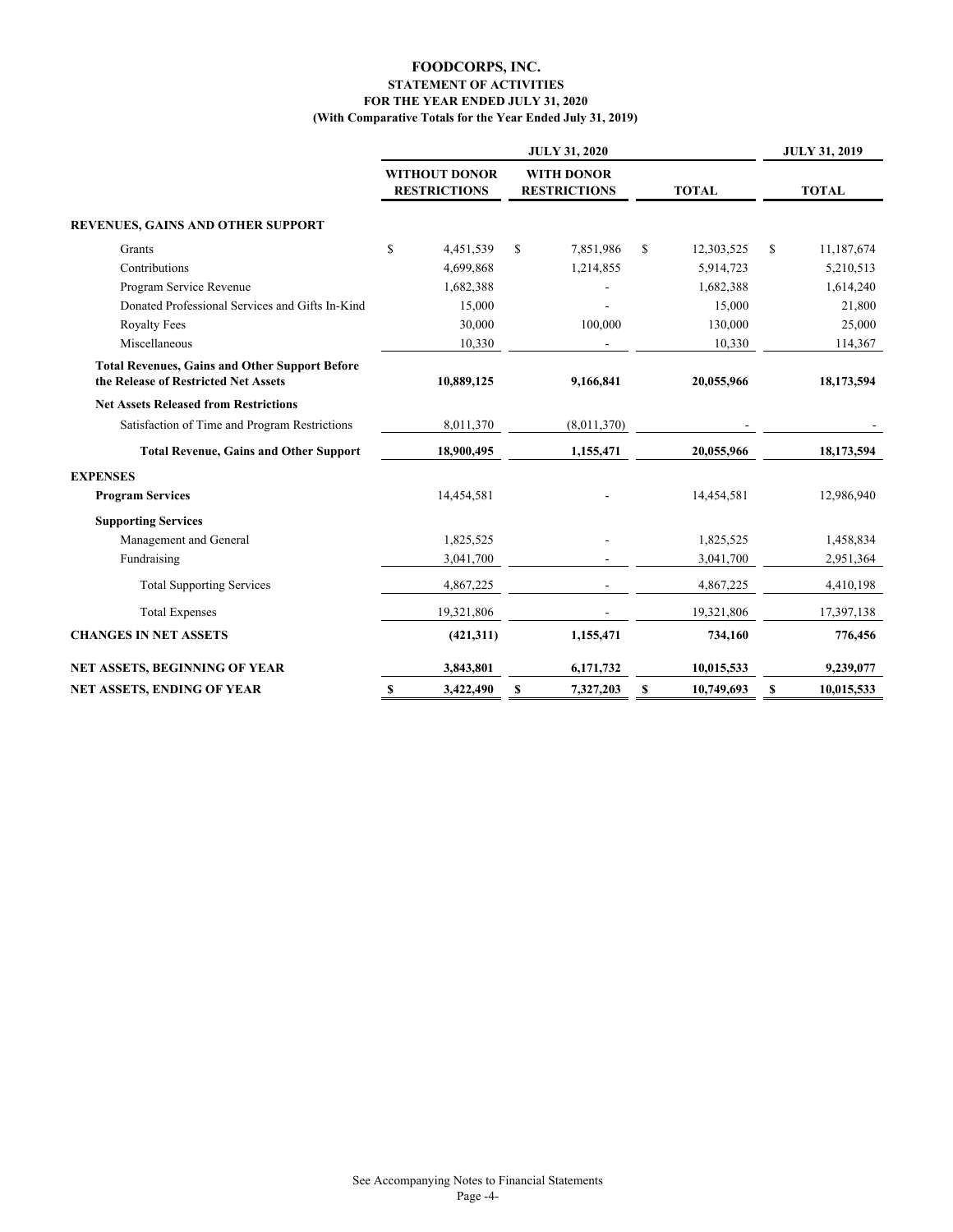## **FOODCORPS, INC. FOR THE YEAR ENDED JULY 31, 2020 STATEMENT OF FUNCTIONAL EXPENSES**

**(With Comparative Totals for the Year Ended July 31, 2019)**

|                                             | <b>JULY 31, 2020</b> |         |            |                | <b>JULY 31, 2019</b> |             |                  |    |              |
|---------------------------------------------|----------------------|---------|------------|----------------|----------------------|-------------|------------------|----|--------------|
|                                             |                      |         | Management |                |                      |             |                  |    |              |
|                                             | Program              |         | and        |                |                      |             |                  |    |              |
|                                             | <b>Services</b>      |         | General    |                |                      | Fundraising | <b>Total</b>     |    | <b>Total</b> |
| <b>Personal Service Expenses</b>            |                      |         |            |                |                      |             |                  |    |              |
| Salaries and Temporary Services             | \$<br>9,695,314      |         | S          | 901,773        | S                    | 2,000,779   | \$<br>12,597,866 | \$ | 10,670,447   |
| <b>Employee Benefits</b>                    | 1,297,638            |         |            | 174,502        |                      | 230,843     | 1,702,983        |    | 1,479,742    |
| Payroll Taxes                               |                      | 719,339 |            | 83,037         |                      | 143,831     | 946,207          |    | 815,588      |
| <b>Research and Evaluation</b>              |                      |         |            |                |                      |             |                  |    |              |
| Research and Evaluation Consultants         |                      | 30,195  |            | $\overline{a}$ |                      |             | 30,195           |    | 31,331       |
| Database Hosting and Maintenance            |                      | 11,662  |            | 2,130          |                      | 10,531      | 24,323           |    | 28,635       |
| <b>Building and Occupancy</b>               |                      |         |            |                |                      |             |                  |    |              |
| Rent                                        |                      | 382,689 |            | 114,964        |                      | 164,235     | 661,888          |    | 561,286      |
| Utilities                                   |                      | 25,995  |            | 7,526          |                      | 10,752      | 44,273           |    | 46,626       |
| <b>Technology and Communications</b>        |                      |         |            |                |                      |             |                  |    |              |
| Website, Press and Media                    |                      | 698     |            |                |                      | 264         | 962              |    | 10,928       |
| Photo and Video                             |                      | 1,631   |            |                |                      | 4,091       | 5,722            |    | 8,692        |
| Telephone and Internet                      |                      | 20,182  |            | 655            |                      | 1,376       | 22,213           |    | 34,505       |
| Consulting                                  |                      | 126,106 |            | 40,952         |                      | 120,755     | 287,813          |    | 106,018      |
| <b>Computer Expenses</b>                    |                      | 257,242 |            | 8,352          |                      | 17,539      | 283,133          |    | 215,946      |
| Depreciation                                |                      | 52,385  |            | 1,700          |                      | 3,572       | 57,657           |    | 46,302       |
| <b>Training and Staff Development</b>       |                      |         |            |                |                      |             |                  |    |              |
| Consulting                                  |                      | 49,455  |            | 40,000         |                      |             | 89,455           |    | 78,477       |
| Uniforms                                    |                      | 534     |            | 542            |                      | 2,371       | 3,447            |    | 2,926        |
| Conferences                                 |                      | 180,729 |            | 18,504         |                      | 17,585      | 216,818          |    | 200,629      |
| Travel, Meals and Lodging                   |                      | 479,148 |            | 98,152         |                      |             | 577,300          |    | 791,610      |
| Printing                                    |                      | 32,245  |            | 3,462          |                      | 4,317       | 40,024           |    | 48,490       |
| Other Training and Staff Development        |                      | 28,991  |            | 941            |                      | 1,977       | 31,909           |    | 50,759       |
| <b>Administrative and Other</b>             |                      |         |            |                |                      |             |                  |    |              |
| Compliance                                  |                      | 13,163  |            | 19,955         |                      |             | 33,118           |    | 28,276       |
| Consulting                                  |                      | 290,682 |            | 5,618          |                      | 135,182     | 431,482          |    | 624,359      |
| Grants to Other Organizations               |                      | 36,665  |            | $\overline{a}$ |                      |             | 36,665           |    | 90,000       |
| Insurance and Other Administrative Expenses |                      | 73,812  |            | 12,642         |                      | 5,709       | 92,163           |    | 149,723      |
| Payroll, Bank and Merchant Processing       |                      | 38      |            | 5,705          |                      |             | 5,743            |    | 2,239        |
| Postage and Delivery                        |                      | 5,063   |            | 4,947          |                      | 5.440       | 15,450           |    | 27,331       |
| Professional Fees                           |                      | 222,337 |            | 147,017        |                      | 17,914      | 387,268          |    | 484,580      |
| Supplies and Reference Materials            |                      | 143,686 |            | 17,020         |                      | 27,203      | 187,909          |    | 201,944      |
| Travel, Meals and Lodging                   |                      | 276,957 |            | 37,507         |                      | 115,434     | 429,898          |    | 462,718      |
| <b>Bad Debt Expense</b>                     |                      |         |            | 77,922         |                      |             | 77,922           |    | 97,031       |
| <b>Total Expenses</b>                       | 14,454,581<br>S      |         | \$         | 1,825,525      | $\mathbf S$          | 3,041,700   | \$<br>19,321,806 | \$ | 17,397,138   |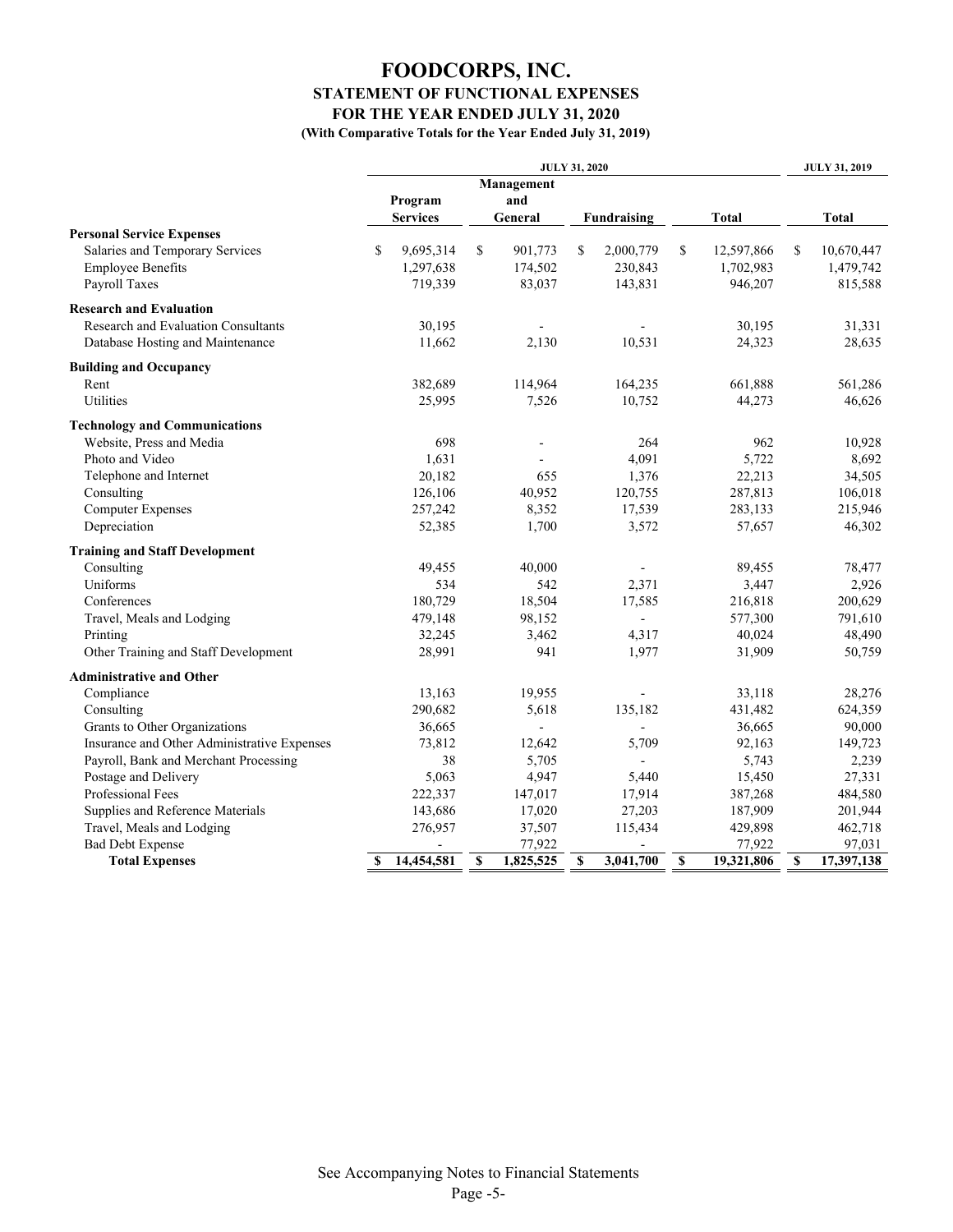### **STATEMENTS OF CASH FLOWS FOR THE YEARS ENDED JULY 31, 2020 AND 2019**

|                                                                                                        |    | 2020        | 2019            |
|--------------------------------------------------------------------------------------------------------|----|-------------|-----------------|
| <b>CASH FLOW FROM OPERATING ACTIVITIES</b>                                                             |    |             |                 |
| Changes in Net Assets                                                                                  | \$ | 734,160     | \$<br>776,456   |
| <b>Adjustments to Reconcile Changes in Net Assets</b><br>to Net Cash Provided by Operating Activities: |    |             |                 |
| Depreciation                                                                                           |    | 57,657      | 46,302          |
| Decrease (Increase) in:                                                                                |    |             |                 |
| <b>Unconditional Promises to Give</b>                                                                  |    | (1,528,632) | (785, 012)      |
| <b>Government Grant Receivables</b>                                                                    |    | (581,079)   | (21,079)        |
| Program Service Fees and Other Receivables                                                             |    | 77,279      | (147,616)       |
| Employee Loan                                                                                          |    | (16,271)    |                 |
| Prepaid Expenses                                                                                       |    | 413,116     | (129, 934)      |
| <b>Security Deposits</b>                                                                               |    | 11,791      | (1,884)         |
| Increase (Decrease) in:                                                                                |    |             |                 |
| Accounts Payable                                                                                       |    | (79,095)    | 77,934          |
| <b>Accrued Expenses</b>                                                                                |    | (63, 492)   | 75,673          |
| Credit Cards Payable                                                                                   |    | (125,985)   | 75,362          |
| <b>Accrued Salaries and Related Expenses</b>                                                           |    | 65,081      |                 |
| <b>Accrued Paid Time Off</b>                                                                           |    | 98,788      | 152,766         |
| <b>Unearned Revenue</b>                                                                                |    | (34,656)    | (2,344)         |
| Deferred Rent                                                                                          |    | 7,909       | 70,120          |
| <b>NET CASH PROVIDED BY OPERATING ACTIVITIES</b>                                                       |    | (963, 429)  | 186,744         |
| <b>CASH FLOWS FROM INVESTING ACTIVITIES</b>                                                            |    |             |                 |
| Purchases of Property and Equipment                                                                    |    | (8,591)     | (82, 972)       |
| <b>NET CASH USED IN INVESTING ACTIVITIES</b>                                                           |    | (8,591)     | (82, 972)       |
| <b>CASH FLOWS FROM FINANCING ACTIVITIES</b>                                                            |    |             |                 |
| SBA - Payroll Protection Program                                                                       |    | 2,266,400   |                 |
| NET CASH (USED)/PROVIDED BY FINANCING ACTIVITIES                                                       |    | 2,266,400   |                 |
| NET INCREASE IN CASH AND CASH EQUIVALENTS                                                              |    | 1,294,380   | 103,772         |
| CASH AND CASH EQUIVALENTS - BEGINNING OF YEAR                                                          |    | 4,135,498   | 4,031,726       |
| <b>CASH AND CASH EQUIVALENTS - END OF YEAR</b>                                                         | S  | 5,429,878   | \$<br>4,135,498 |
| <b>SUPPLEMENTAL DISCLOSURE:</b>                                                                        |    |             |                 |
| <b>Cash Paid During the Year For:</b>                                                                  |    |             |                 |
| Interest                                                                                               | S  |             |                 |
|                                                                                                        |    |             |                 |
| Taxes                                                                                                  | \$ |             |                 |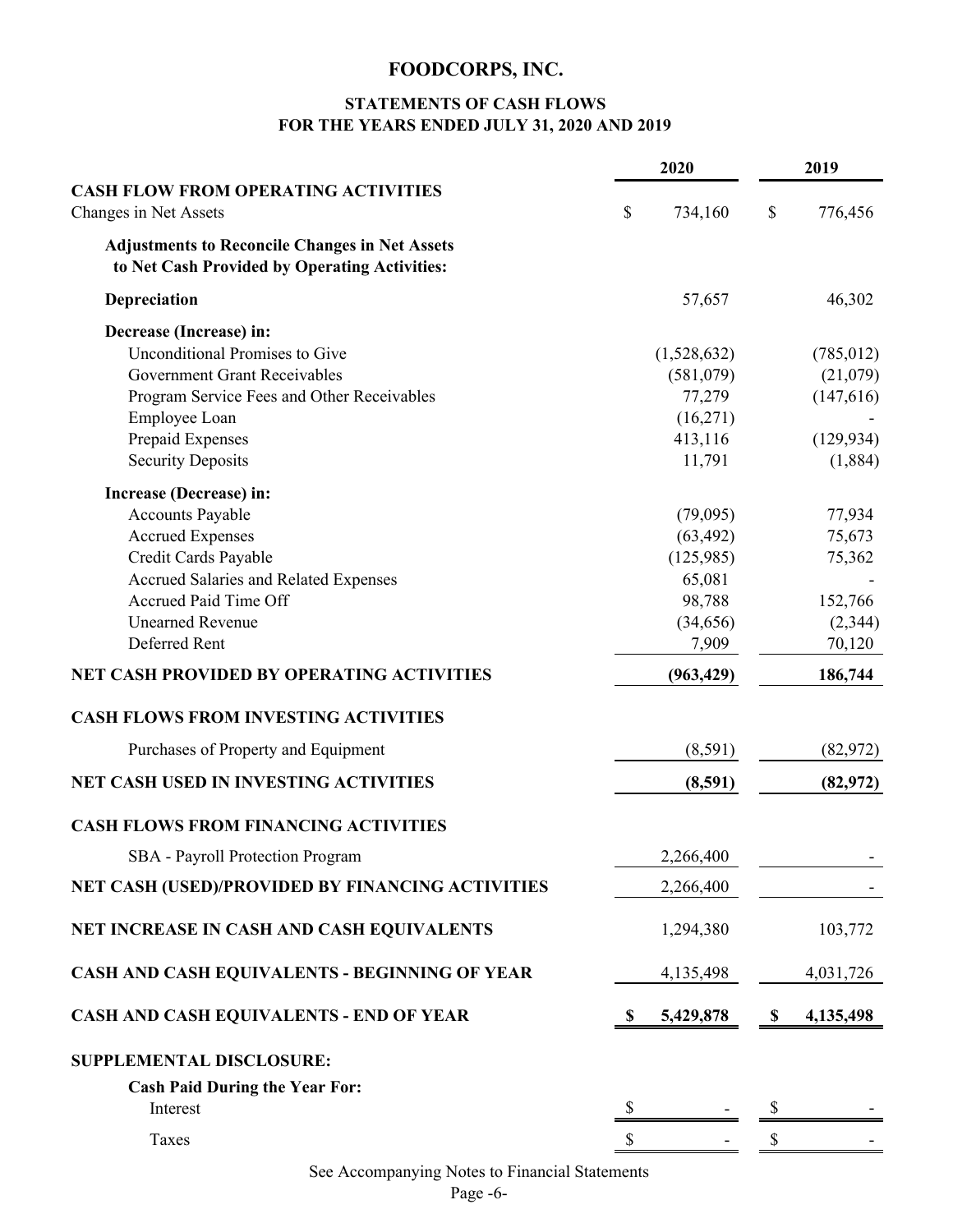#### **NOTES TO FINANCIAL STATEMENTS FOR THE YEARS ENDED JULY 31, 2020 AND 2019**

#### **NOTE 1 - NATURE OF ORGANIZATION**

FoodCorps, Inc. ("FoodCorps" or the "Organization") is a New York nonprofit corporation chartered on November 15, 2010. Through its national staff, partner organizations and the network of emerging leaders in its AmeriCorps public service program, FoodCorps seeks to connect children to healthy food in school. FoodCorps is a nonprofit public charity recognized under section  $501(c)(3)$  of the IRS code.

FoodCorps fielded its ninth class of leaders during the fiscal period under audit, supporting 251 service members throughout their yearlong term of service and working across 16 states and Washington D.C. to meet the Organization's mission. Together with communities, FoodCorps serves to connect children to healthy food in school.

Hands-On Learning:

- Taught 14,289 kids for  $10+$  hours a tipping point to change what kids eat.
- Supported 448 gardens for immersive outdoor learning.

Healthy School Meals:

- 3,282 state tests and promotions in the cafeteria.
- 76 new foods added to the lunch line.

The 2019-2020 School year was a year unlike any other due to COVID-19. As schools across the country began to close in mid-March, many FoodCorps service members shifted into remote or socially distanced service in their school communities. What these shifts in service looked like varied considerably across the service corps as they adapted to the needs of their schools and communities and attended to health and safety protocols. Some service members were recruited to assist with food distribution at their schools, sites, and local food banks, while other service members focused their efforts on maintaining their school gardens and/or developing video lessons and virtual content.

The Organization receives the majority of its funding from foundation and government grants, individual donations, corporate sponsorships, and cost-sharing payments from its nonprofit and school partner organizations.

FoodCorps Service Members are AmeriCorps members who serve with and through the Organization. Each one commits to an eleven and 1/2-month term of paid public service fostering healthy school food environments in limited-resource communities.

FoodCorps' state programs staff oversee the Organization's AmeriCorps program within their state and work closely with AmeriCorps members and Service Sites. Service Sites are community- level partners that directly supervise a service member or service team. Service Site partners can be nonprofit organizations, public schools or districts, government agencies or academic institutions.

#### **NOTE 2 - SUMMARY OF SIGNIFICANT ACCOUNTING POLICIES**

#### **Financial Statement Presentation and Basis of Accounting**

The Organization's policy is to prepare its financial statements on the accrual basis of accounting in accordance with accounting principles generally accepted in the United States of America (GAAP). Under this method, revenues are recognized in the period in which they are earned. Expenses are recognized in the period in which the related liability is incurred. The statements of financial position and of activities focuses on the Organization as a whole and report total assets, liabilities, net assets and changes in net assets in accordance with the FASB ASC 958-205, *Financial Statements of Not-for-Profit Organizations*.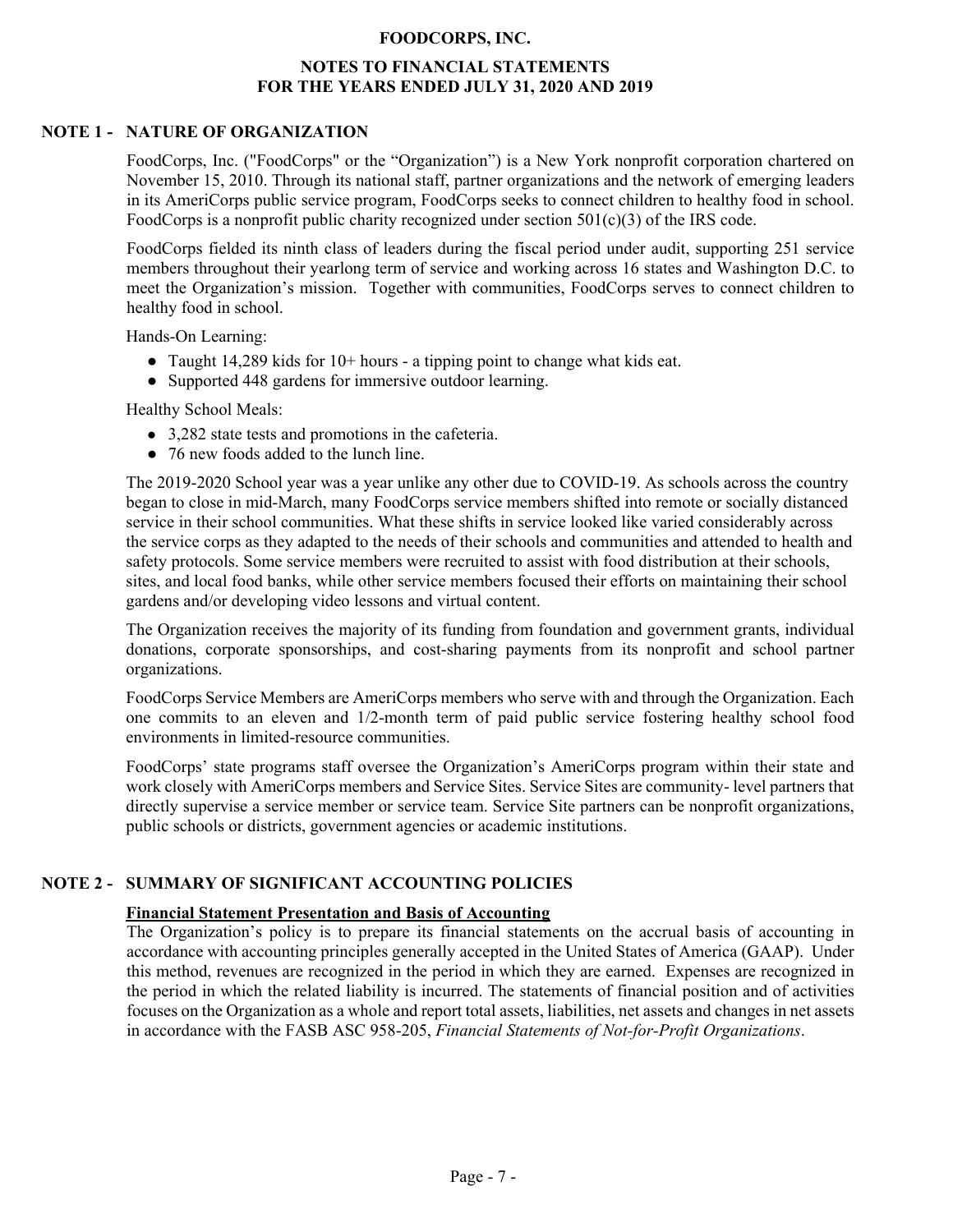#### **NOTES TO FINANCIAL STATEMENTS FOR THE YEARS ENDED JULY 31, 2020 AND 2019**

#### **NOTE 2 - SUMMARY OF SIGNIFICANT ACCOUNTING POLICIES (CONTINUED)**

#### **Cash and Cash Equivalents**

For purposes of the statement of cash flows, the Organization considers all highly liquid investments available for current use with an initial maturity of three months or less and time deposit accounts with no withdrawal restrictions other than loss of end of term interest to be cash equivalents. At July 31, 2020 and 2019, there was no restricted cash.

#### **Financial Instruments**

The Organization's financial instruments are cash and cash equivalents and contributions receivable. The recorded values of cash and cash equivalents and contributions receivable approximate fair values based on their short-term nature.

#### **Receivables**

Unconditional promises to give that are expected to be collected within one year are recorded at their net realizable value. Unconditional promises to give that are expected to be collected in future years are recorded at fair value, which is measured as the present value of their future cash flows. The discounts on these amounts are computed using risk-adjusted interest rates applicable to the years in which the promises are received. Amortization of the discounts is included in contribution revenue. Conditional promises to give are not included as support until conditions are substantially met.

#### **Allowance for Doubtful Accounts**

The Organization determines whether an allowance for doubtful accounts should be provided for accounts receivable. Such estimates are based on management's assessment of the aged basis of its sources, current economic conditions, subsequent receipts and historical information. Accounts receivable are written off against the allowance for doubtful accounts when all reasonable collection efforts have been exhausted. As of July 31, 2020 and 2019, allowance for doubtful accounts totaled \$56,394 and \$31,722, respectively.

#### **Fixed Assets**

It is the Organization's policy to capitalize property and equipment over \$1,000; lesser amounts are expensed. Fixed assets are recorded at cost. Maintenance and repairs are charged to expenses as incurred; major betterments are capitalized. When items or property and equipment are sold or retired, the related cost and accumulated depreciation is removed from the accounts and any gain or loss is included in the results of operations. Management reviews property and equipment for impairment when events or changes in circumstances indicate that the carrying amounts may not be recoverable. Property and equipment are written off to operations when considered impaired.

Depreciation is provided on the straight-line method over the estimated useful lives of the assets.

Furniture and Office Equipment 3 to 5 years

#### **Website and Database**

Expenditures in relation to the development, modification and maintenance of the Organization's website and database are recorded as expenses in the period in which they were incurred.

#### **Training and Staff Development**

The Organization provides training for its service members in order for them to effectively carry out its mission on the ground. As part of this training, the Organization hosts an annual national training conference and three regional training conferences The applicable travel, meals and lodging expenses for this training conference are, accordingly, included in program expenses in the accompanying financial statements.

#### **Employee Benefit Plan**

Eligible employees are invited to participate in the Organization's 401(k) plan. The Organization provides a 50% match on each employee's total contribution up to \$3,000 per year. Matches are assessed on a calendar year basis.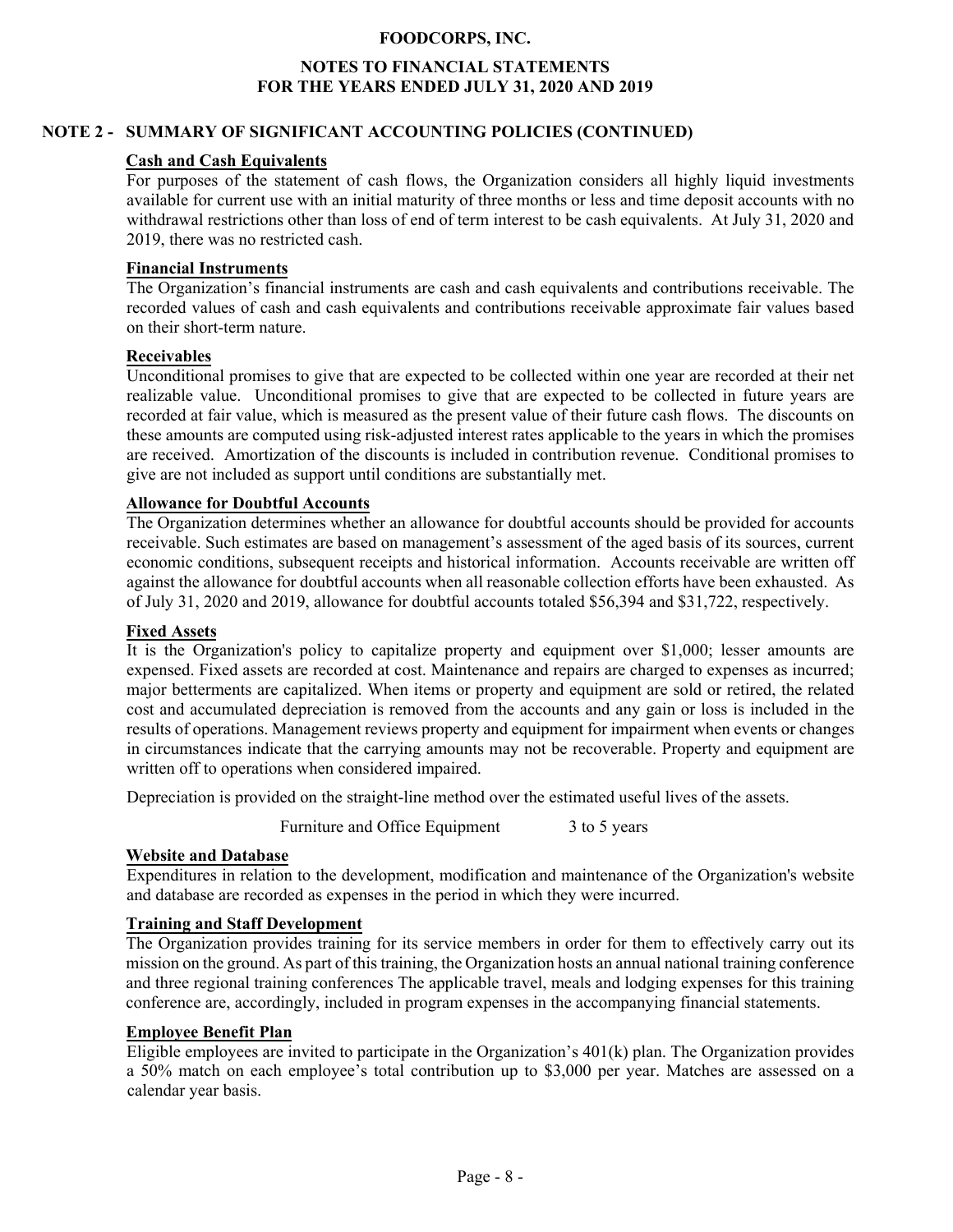#### **NOTES TO FINANCIAL STATEMENTS FOR THE YEARS ENDED JULY 31, 2020 AND 2019**

#### **NOTE 2 - SUMMARY OF SIGNIFICANT ACCOUNTING POLICIES (CONTINUED)**

#### **Net Assets**

Net assets of the Organization, and changes therein, are classified and reported as follows:

#### **(1) Net Assets Without Donor Restrictions:**

Net assets that are not subject to donor-imposed restrictions and may be expended for any purpose in performing the primary objectives of the Organization. These net assets are available for use at the discretion of the Board Directors and management. The Board can designate a portion of these net assets for specific purposes, which makes them unavailable for use at management's discretion.

#### **(2) Net Assets With Donor Restrictions:**

Net assets subject to stipulations imposed by donors, and grantors. The Organization reports gifts of cash and other assets as revenue with donor restrictions if they are received with donor stipulations that limit the use of the donated assets. When a donor restriction expires, that is, when a stipulated time restriction ends or purpose restriction is accomplished, the net assets are reclassified as net assets without donor restriction and reported in the statements of activities as net assets released from restrictions. Other donor restrictions are perpetual in nature, where by the donor has stipulated the funds be maintained in perpetuity. As of July 31, 2020 and 2019, the Organization did not have any donor-restricted contributions that were perpetual in nature.

#### **Revenue Recognition**

The Organization recognizes contributions received and made, including unconditional promises to give, securities as revenue in the period received or made. Contributions received are reported as either revenues without donor restrictions or revenues with donor restrictions. Contributions with donor restrictions that are used for the purpose specified by the donor in the same year as the contribution is received are recognized as revenues with donor restrictions and are reclassified as net assets released from restrictions in the same year. Promises to contribute that stipulate conditions to be met before the contributions is made are not recorded until the conditions are met. For the years ended July 31, 2020 and 2019, there were conditional promises to give totaling \$640,000 and \$665,000, respectively, which stipulate milestone requirements not yet met by the Organization for future years through 2021.

Donated services are recognized as contributions if the services (a) create or enhance non-financial assets or (b) require special skills and are performed by people with those skills and would otherwise be purchased by the Organization.

Program Service Fees are earned as the participating member hires complete their program year.

The Organization has adopted Accounting Standards Update (ASU) No. 2014-09 – Revenue from Contracts with Customers (Topic 606), as amended, as management believes the standard improves the usefulness and understandability of the Organization's financial reporting. Analysis of various provisions of this standard resulted in no significant changes in the way the Organization recognizes revenue, and therefore no changes to the previously issued audited financial statements were required on a retrospective basis. The presentation and disclosures of revenue have been enhanced in accordance with the standard.

#### **Rent Expense**

The Organization records rent expense associated with its office lease on a straight-line basis over the life of the lease. The difference between the straight-line amount and the amount actually paid during the year is recorded as a liability and an expense in the accompanying financial statements.

#### **Use of Estimates**

The preparation of financial statements in conformity with accounting principles generally accepted in the United States of America requires management to make estimates and assumptions that affect the reported amounts of assets and liabilities at the date of the financial statements, and the reported amounts of revenues and expenses during the reporting period. Actual results could differ from those estimates.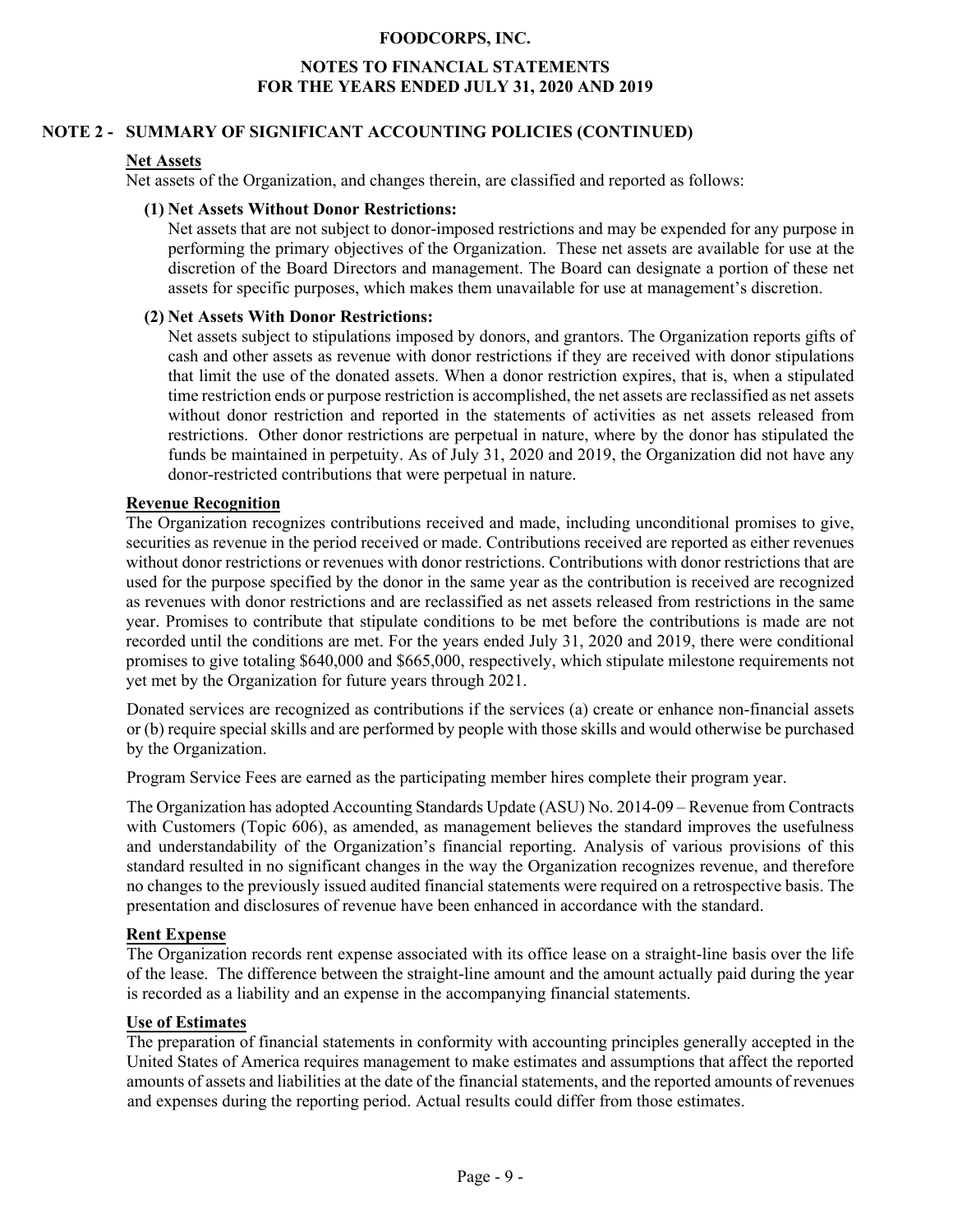#### **NOTES TO FINANCIAL STATEMENTS FOR THE YEARS ENDED JULY 31, 2020 AND 2019**

#### **NOTE 2 - SUMMARY OF SIGNIFICANT ACCOUNTING POLICIES (CONTINUED)**

#### **Income Taxes**

The Organization is a not-for-profit organization that is exempt from income taxes under Section 501(c) (3) of the Internal Revenue Code and classified by the Internal Revenue Service as other than a private foundation. The Organization is subject to routine audits by various federal, state and local taxing authorities; however, there are currently no audits for any tax periods in progress. The Organization believes it is no longer subject to income tax examinations for years prior to 2017.

The financial statements effects of a tax position taken or expected to be taken are recognized in the financial statements when it is more likely than not, based on the technical merits, that the position will be sustained upon examination. Interest and penalties, if any, are included in expenses in the Statement of **Activities** 

#### **Functional Allocation of Expenses**

The costs of providing program and other activities have been summarized on a functional basis in the statements of activities. Accordingly, certain costs have been allocated among program services and supporting services benefited. Such allocations are determined by management on an equitable basis.

The expenses that are allocated include the following:

| <b>Expense</b>                                   | <b>Method of Allocation</b> |
|--------------------------------------------------|-----------------------------|
| Personnel Service Expense                        | Time and Effort and Direct  |
| <b>Consulting Costs and Compliance</b>           | Time and Effort             |
| <b>Professional Services</b>                     | Direct                      |
| Insurance and Other Administrative Costs         | <b>Direct</b>               |
| Supplies and Reference Materials                 | Direct and Head Count       |
| Building and Occupancy                           | Head Count                  |
| Uniform, Conferences and Other Staff Development | <b>Direct</b>               |
| Database Hosting and Maintenance                 | Direct and Head Count       |
| Travel, Meals and Lodging                        | Direct                      |

#### **Measure of Operations**

The statements of activities reports all changes in net assets, including changes in net assets from operating and nonoperating activities. Operating activities consist of those items attributable to the Organization's ongoing program services. Nonoperating activities are limited to resources that generate return from investments and other activities considered to be of a more unusual or nonrecurring nature. As of July 31, 2020 and 2019, the Organization did not have nonoperating activities.

#### **Advertising Costs**

Advertising costs are generally charged to operations in the year incurred. For the years ended July 31, 2020 and 2019, there was no advertising expense.

#### **Comparative Information**

The financial statements include certain 2019 comparative information. With respect to the statement of activities, such prior year information is not presented by net asset class and, in the statement of functional expenses, 2019 expenses by natural classification are presented in total rather than by functional category. Accordingly, such information should be read in conjunction with the Organization's 2019 financial statements from which the summarized information was derived.

#### **Reclassifications**

It is the Organization's policy to reclassify, where appropriate, prior year financial statements to conform to current year presentation.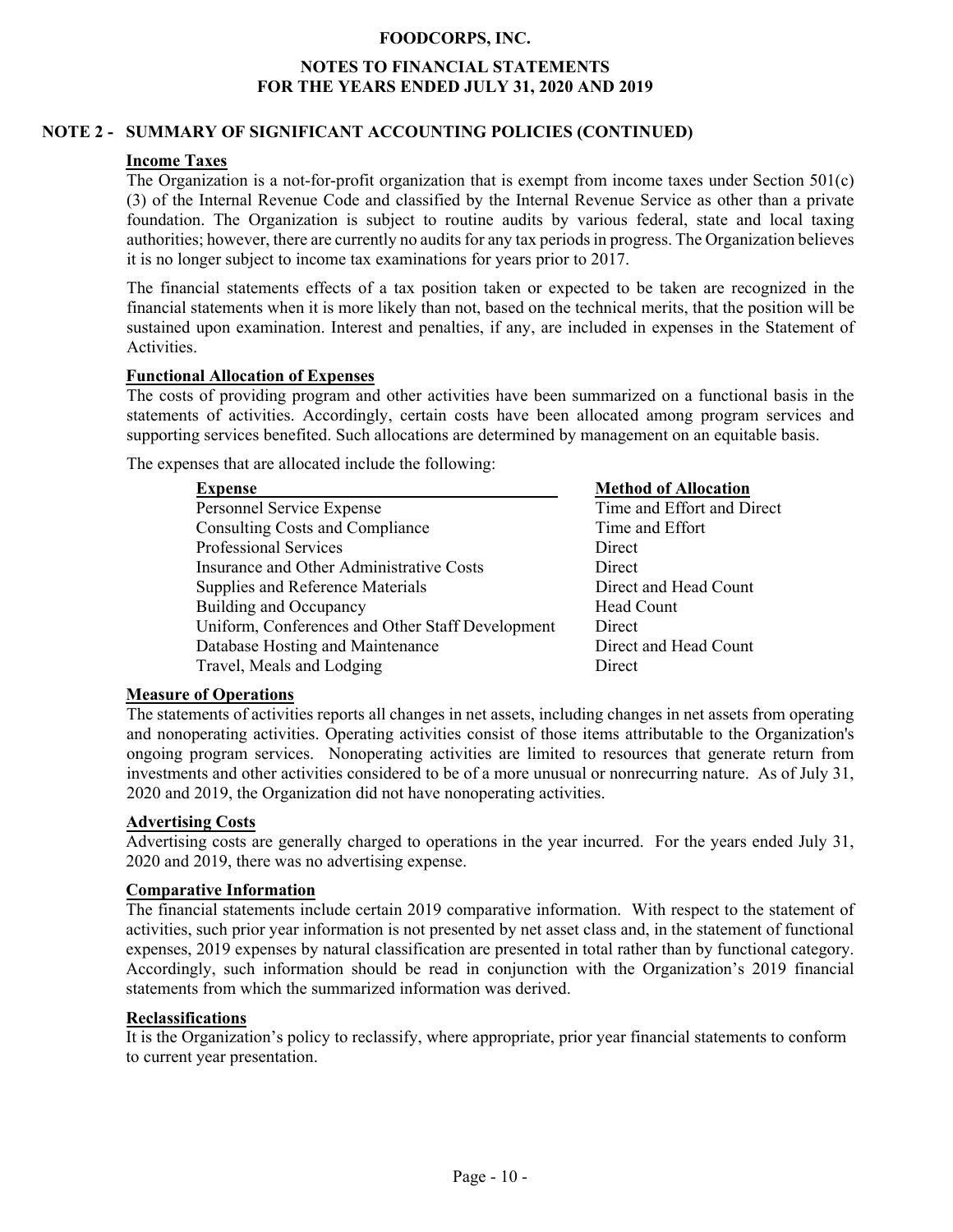#### **NOTES TO FINANCIAL STATEMENTS FOR THE YEARS ENDED JULY 31, 2020 AND 2019**

#### **NOTE 3 - COMMITMENTS AND CONTINGENCIES**

Certain grants and contracts may be subject to audit by funding sources. Such audits may result in disallowance of costs submitted for reimbursement. Management is of the opinion that such cost disallowances, if any, will not have a material effect on the accompanying financial statements. Accordingly, no amounts have been provided in the accompanying financial statements for such potential claims.

The Organization may be involved in legal actions arising in the ordinary course of its business. It is the opinion of management that such actions will be resolved without material effect on the Organization's financial position.

The impacts of the global emergence of Coronavirus disease (COVID-19) on the Organization are currently unknown. The Organization is conducting business as usual with some modifications to employee travel, employee work locations, and cancellation of certain events, among other modifications. The Organization will continue to actively monitor the situation and may take further actions that alter business operations as may be required by federal, state or local authorities or that are determined to be in the best interest of the Organization's employees, donors, partners and suppliers. It is not clear what the potential effects any such alterations or modifications may have on the Organization, including the effects on donors and prospects, or on the Organization's financial results for fiscal year end 2021.

#### **NOTE 4 - PROPERTY AND EQUIPMENT**

Property and equipment by major classification is summarized as follows:

|                                | 2020               | 2019              |
|--------------------------------|--------------------|-------------------|
| Furniture and Office Equipment | 308,831 \$ 300,240 |                   |
| Less: Accumulated Depreciation | 219.688            | 162,031           |
| Property and Equipment, Net    |                    | 89,143 \$ 138,209 |

Depreciation expense for the years ended July 31, 2020 and 2019 was \$57,657 and \$46,302, respectively.

#### **NOTE 5 - EMPLOYEE BENEFIT PLANS**

During the years ended July 31, 2020 and 2019, the Organization contributed \$168,387 and \$166,798, respectively, to the 401(k) plan to meet the 50% employer match.

#### **NOTE 6 - RELATED PARTIES**

The Organization received donations from members of the Board of Directors, as well as from various relatives of the Board. In addition, various members of the Organization's board of directors also served on the boards of unrelated organizations that contributed to the Organization and have pledged donations to the Organization. During the years ended July 31, 2020 and 2019, total contributions from Board Members and related parties total \$1,851,448 and \$1,418,585, respectively. During the year ended July 31, 2020, the Organization paid \$10,264 to an entity in which a board member holds the position of President and CEO and the Organization paid \$1,368 to a board member for training service members and travel reimbursements. During the year ended July 31, 2019, the Organization paid a staff member's husband \$29,887 for photography work.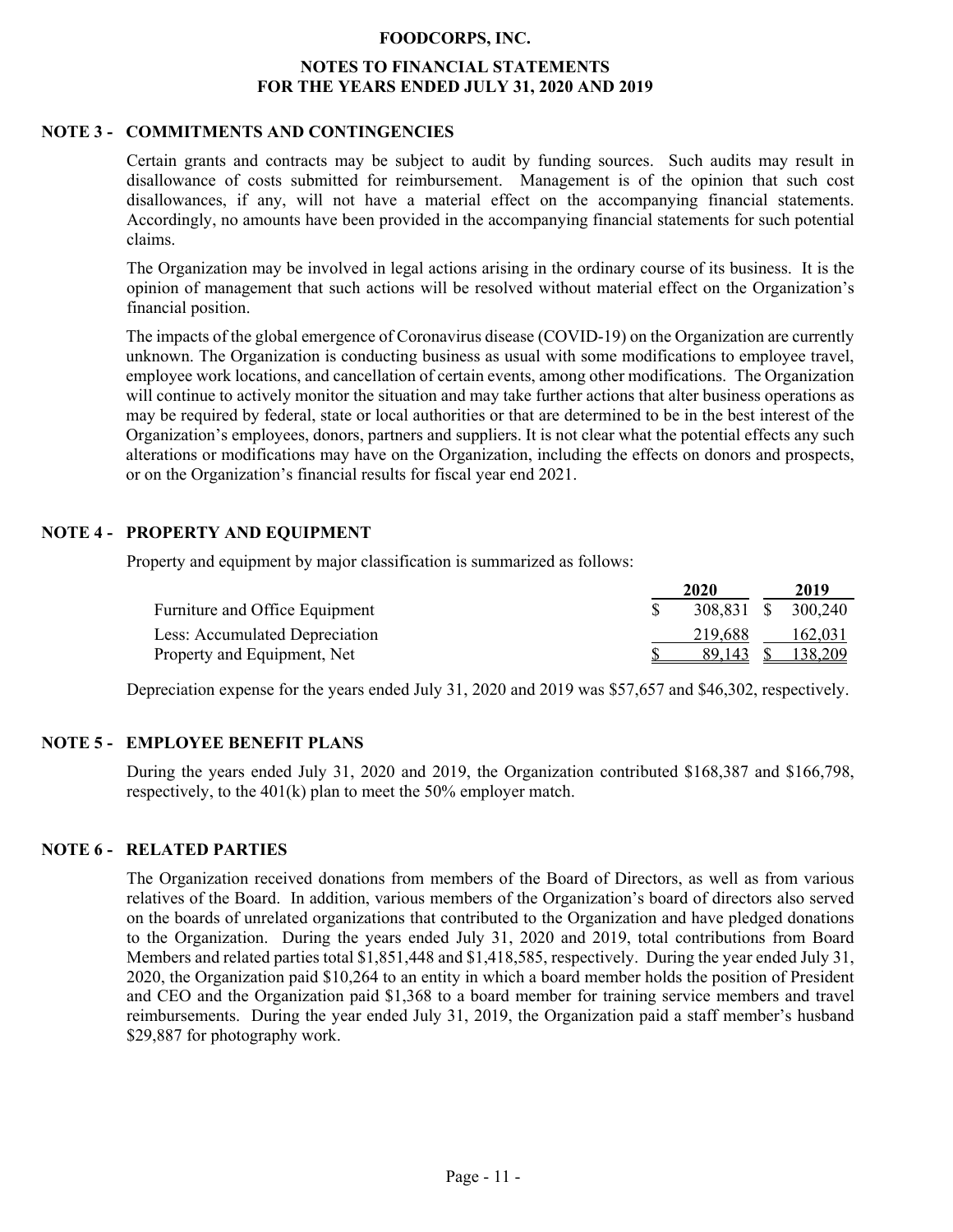#### **NOTES TO FINANCIAL STATEMENTS FOR THE YEARS ENDED JULY 31, 2020 AND 2019**

#### **NOTE 7 - CONCENTRATIONS AND CREDIT RISK**

Financial instruments that potentially subject the Organization to concentrations of credit risk consist principally of cash and cash equivalents accounts in financial institutions, which, from time to time, may exceed the Federal Depository Insurance Coverage limit. As of July 31, 2020 and 2019, cash and cash equivalents exceeding federally insured limits totaled \$5,252,470 and \$4,032.911, respectively. In assessing its risk, the Organization's policy is to maintain funds only with reputable financial institutions, and management believes the risk of losses is minimal.

Grants and contributions received from a single funder may, at times, exceed 20% of total support. The Organization assesses credit risk related to such grants on a contract-by-contract basis.

#### **NOTE 8 - LEASE COMMITMENTS AND RENTAL EXPENSE**

The Organization leases office and program space under various operating leases expiring at various dates through the fiscal year end 2026. In addition, the Organization has various office equipment operating leases.

Future minimum lease payments are as follows:

| Year Ended July 31, |               |
|---------------------|---------------|
| 2021                | \$<br>399,846 |
| 2022                | 406,916       |
| 2023                | 253,933       |
| 2024                | 262,587       |
| 2025                | 269,152       |
| 2026                | 137,377       |
| Total               | 1.729.811     |

Rent expense for the years ended July 31, 2020 and 2019 was \$661,888 and \$561,286, respectively.

#### **NOTE 9 - VOLUNTEER SERVICES**

During the years ended July 31, 2020 and 2019, many individuals volunteered their time and performed a variety of tasks that assisted the Organization. However, these services do not meet the criteria for recognition as contributed services.

#### **NOTE 10 - UNEARNED REVENUE**

As of July 31, 2020 and 2019, unearned revenue from program service fees was \$12,500 and \$47,156, respectively.

#### **NOTE 11 - DONATED SERVICES AND DONATIONS IN-KIND**

Donated goods and services that meet the requirements for recognition are recorded as revenue and expenses in the accompanying statement of activities. The Organization received donated food of \$15,000 for both the years ending July 31, 2020 and 2019. For the years ended July 31, 2020 and 2019, the Organization received donated legal services totaling \$- and \$6,800, respectively. These products and services are included in training and staff development and professional fees in the accompanying financial statements, respectively. The values of the food and legal services are based upon estimates provided by the donors.

For the year ended July 31, 2020, the Organization received donated stock totaling \$209,923 that has been included in contributions on the statement of activities.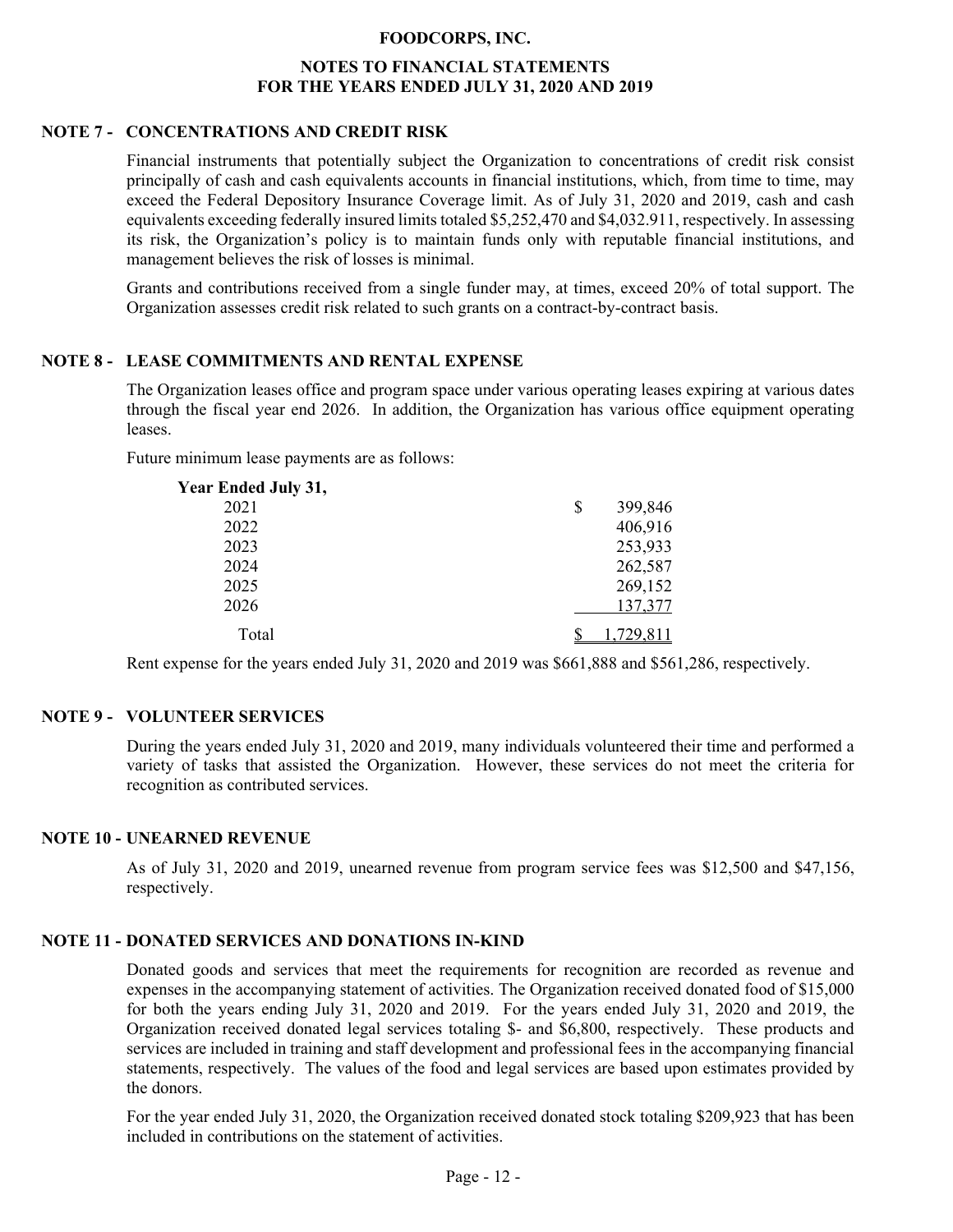#### **NOTES TO FINANCIAL STATEMENTS FOR THE YEARS ENDED JULY 31, 2020 AND 2019**

#### **NOTE 12 - BAD DEBT EXPENSE**

Bad debt expense for years ending July 31, 2020 and 2019 totaled \$77,922 and \$97,031, respectively.

#### **NOTE 13 - RECEIVABLES**

Receivables, including unconditional promises to give, government grants, and program services and other receivables, were discounted to net present value using a discount rate of 3.5%. Total receivables as of July 31, 2020 and 2019 consisted of the following:

|                                       | 2020         | 2019        |
|---------------------------------------|--------------|-------------|
| Amount Due In:                        |              |             |
| Less Than One Year                    | \$ 6,131,541 | \$3,201,613 |
| One to Three Years                    | 1,773,750    | 2,744,106   |
| Four or More Years                    | 600,000      | 600,000     |
| Total                                 | 8,505,291    | 6,545,719   |
| Less: Discount to Present Value       | 141,075      | 238,608     |
| Less: Allowance for Doubtful Accounts | 56,395       | 31,722      |
| Total Receivables, Net                | \$ 8,307,821 |             |

#### **NOTE 14 - NET ASSETS WITHOUT DONOR RESTRICTIONS**

For the years ending July 31, 2020 and 2019, the Organization's net assets without donor restrictions is comprised of undesignated and Board designated amounts for the following purposes:

|              | <b>2020</b> | 2019                                  |  |  |
|--------------|-------------|---------------------------------------|--|--|
| Undesignated |             | $\frac{1}{2}$ 3,422,490 \ \ 3,843,801 |  |  |

#### **NOTE 15 - NET ASSETS WITH DONOR RESTRICTIONS**

For the year ended July 31, 2020, net assets with donor restrictions are restricted for the following purposes as follows:

| <b>Restriction Type</b>                                                                             | <b>Beginning of</b><br><b>Fiscal Year</b> | <b>Contributions</b>              | <b>Released</b>                         | End of<br><b>Fiscal Year</b> |
|-----------------------------------------------------------------------------------------------------|-------------------------------------------|-----------------------------------|-----------------------------------------|------------------------------|
| FYE 2020 Programming Support<br>Purpose Restriction - State Specific<br>Time Restriction Multi-Year | 309.501<br>5,862,231                      | 3,687,129<br>455,373<br>5,024,339 | (\$3,687,129)<br>645,874)<br>3,678,367) | 119,000<br>7,208,203         |
| Total                                                                                               |                                           | .166.841                          |                                         | 327,203                      |

For the year ended July 31, 2019, net assets with donor restrictions are restricted for the following purposes as follows:

| <b>Restriction Type</b>              | <b>Beginning of</b><br><b>Fiscal Year</b> | <b>Contributions</b> | <b>Released</b> | End of<br><b>Fiscal Year</b> |
|--------------------------------------|-------------------------------------------|----------------------|-----------------|------------------------------|
| FYE 2019 Programming Support         | $- -$                                     | 3.595,000            | $(\$3,595,000)$ |                              |
| Purpose Restriction – State Specific | 561,234                                   | 919,080              | 1,170,813       | 309.501                      |
| Time Restriction Multi-Year          | 5.391.210                                 | 3,343,509            | 2,872,488)      | 5,862,231                    |
| Total                                | 5,952,444                                 | 857,589.             | 7.638.301)      |                              |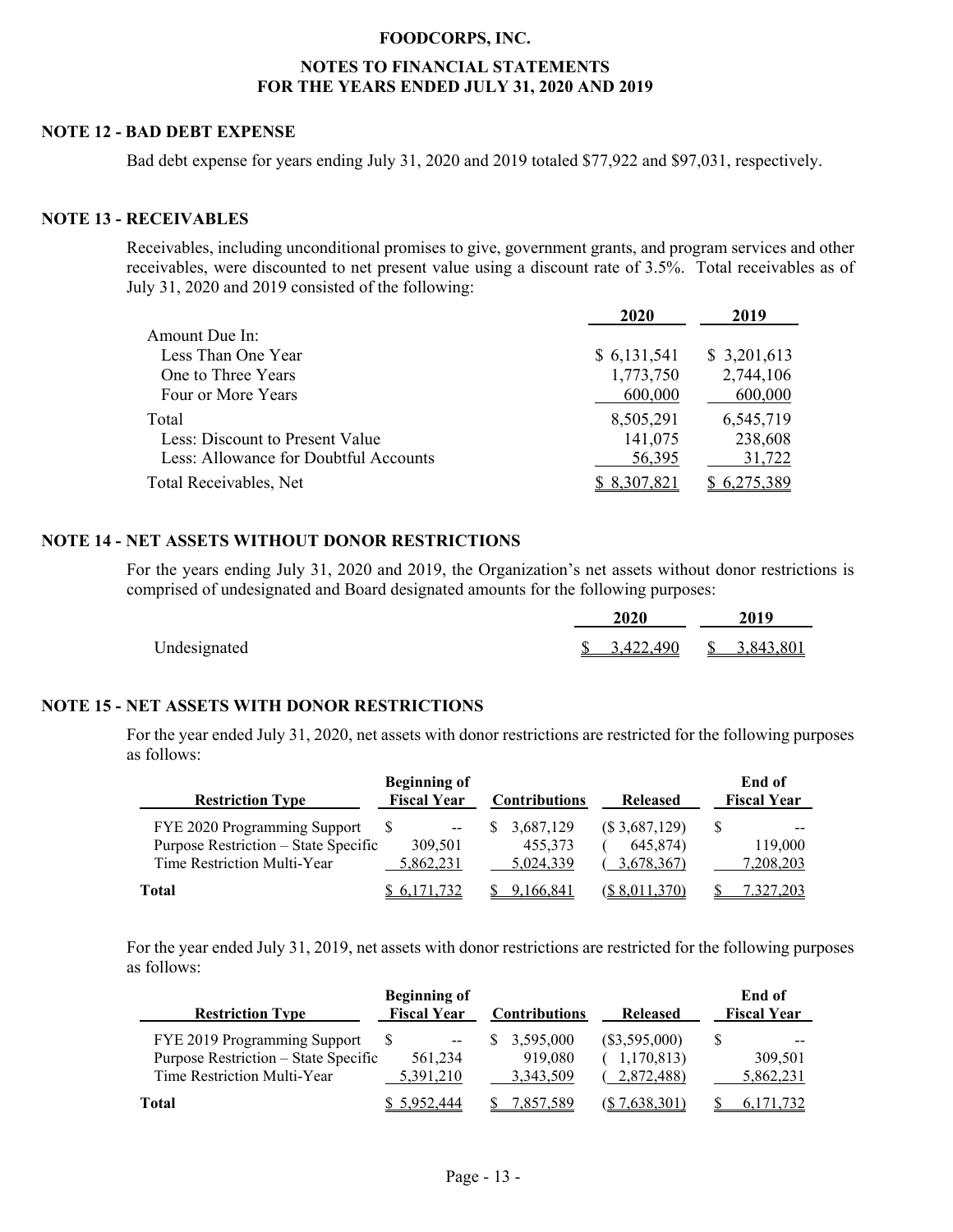#### **NOTES TO FINANCIAL STATEMENTS FOR THE YEARS ENDED JULY 31, 2020 AND 2019**

#### **NOTE 15- NET ASSETS WITH DONOR RESTRICTIONS (CONTINUED)**

Net assets with donor restrictions are available as follows:

|               | 2020        | 2019      |
|---------------|-------------|-----------|
| July 31, 2020 | \$<br>$- -$ | 3,066,234 |
| July 31, 2021 | 5,084,527   | 1,256,381 |
| July 31, 2022 | 1,065,556   | 711,801   |
| July 31, 2023 | 635,954     | 614,449   |
| July 31, 2024 | 541,166     | 522,867   |
|               | 7,327,203   | 6.171,732 |

#### **NOTE 16 - LIQUIDITY AND AVAILABILITY OF RESOURCES**

The Organization's financial assets available within one year of the statements of financial position date for general expenditure for the years ending July 31, 2020 and 2019 are as follows:

|                                                     | 2020           | 2019           |
|-----------------------------------------------------|----------------|----------------|
| Cash and Cash Equivalents                           | 5,429,878<br>S | 4,135,498<br>S |
| <b>Total Receivables</b>                            | 8,307,821      | 6,275,389      |
| <b>Total Financial Assets</b>                       | 13,737,699     | 10,410,887     |
| Less:                                               |                |                |
| Amounts Unavailable for General Expenditures Within |                |                |
| One Year, at net present value, Due To:             |                |                |
| Restricted by Donors with Purpose Restrictions      | 119,000        | 309,501        |
| Restricted by Donors with Timing Restrictions       | 2,232,675      | 3,105,498      |
| Total Amounts Unavailable for General Expenditures  |                |                |
| Within One Year                                     | 2,351,675      | 3,414,999      |
| Total Financial Assets Available to Management for  |                |                |
| General Expenditure Within One Year                 | .386.024       | 6.995.888      |

The Organization's goal is generally to maintain financial assets to meet four to six months of supporting service expenses (approximately \$2.4 million) and two to three months of total expenses (approximately \$4.8 million). As part of its liquidity plan, the Organization has the ability to scale-back and reduce nonessential support services.

#### **NOTE 17 - SBA – PAYCHECK PROTECTION PROGRAM LOAN**

In April 2020, the Organization received loan proceeds in the amount of \$2,266,400 under the Paycheck Protection Program ("PPP"). The PPP, established as part of the Coronavirus Aid, Relief and Economic Security Act ("CARES Act"), provides for loans to qualifying businesses for amounts up to 2.5 times of the average monthly payroll expenses of the qualifying business. The loans and accrued interest are forgivable after eight weeks or twenty-four weeks, dependent upon the elected period, as long as the borrower uses the loan proceeds for eligible purposes, including payroll, benefits, rent and utilities, and maintains its payroll levels. The amount of loan forgiveness will be reduced if the borrower terminated employees or reduces salaries during either the elected eight-week or twenty-four week period.

The unforgiven portion of the PPP loan is payable over two years at an interest rate of 1%, with a deferral of payments for the first ten months. The Organization intends to use the proceeds for purposes consistent with the PPP. While the Organization currently believes that its use of the loan proceeds will meet the conditions for forgiveness of the loan, we cannot assure you that we will not take actions that could cause the Organization to be ineligible for forgiveness of the loan, in whole or in part.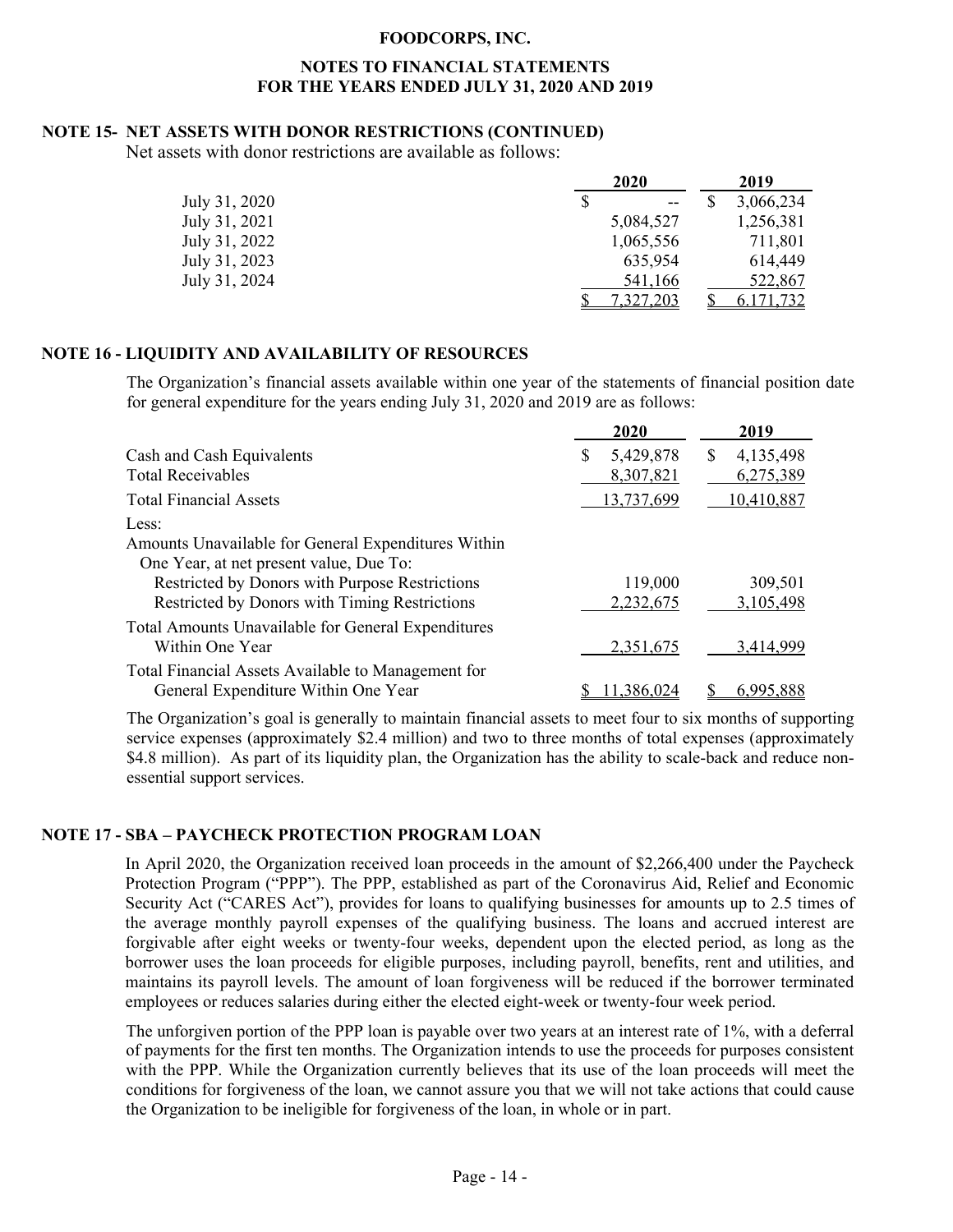#### **NOTES TO FINANCIAL STATEMENTS FOR THE YEARS ENDED JULY 31, 2020 AND 2019**

#### **NOTE 18 - SUBSEQUENT EVENTS**

Management has evaluated subsequent events through March 9, 2021, which is the date the financial statements were available to be issued and determined no adjustments to the financial statements or additional disclosures are necessary.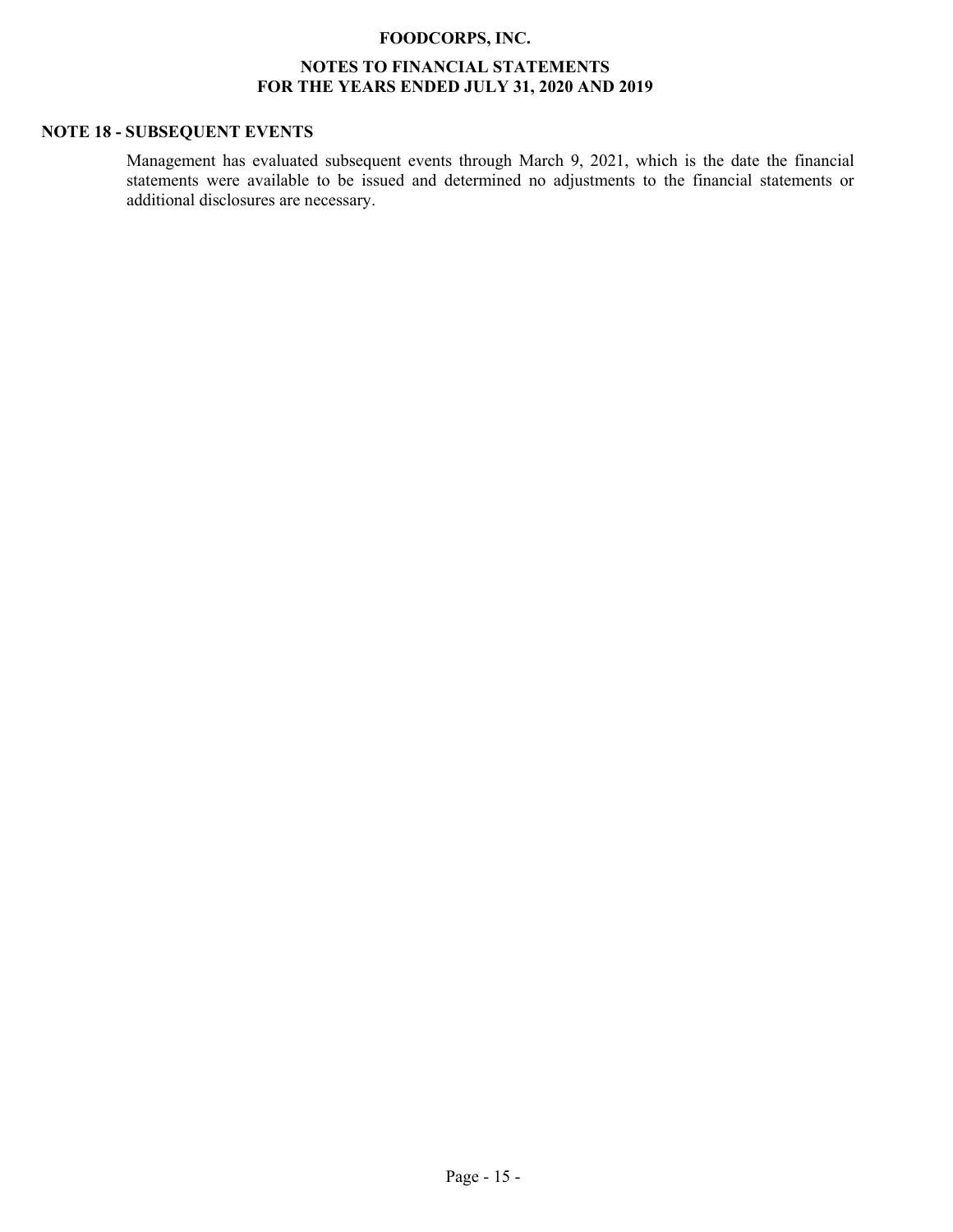# **FOODCORPS, INC. SUPPLEMENTARY INFORMATION UNIFORM GUIDANCE REPORTS YEAR ENDED JULY 31, 2020**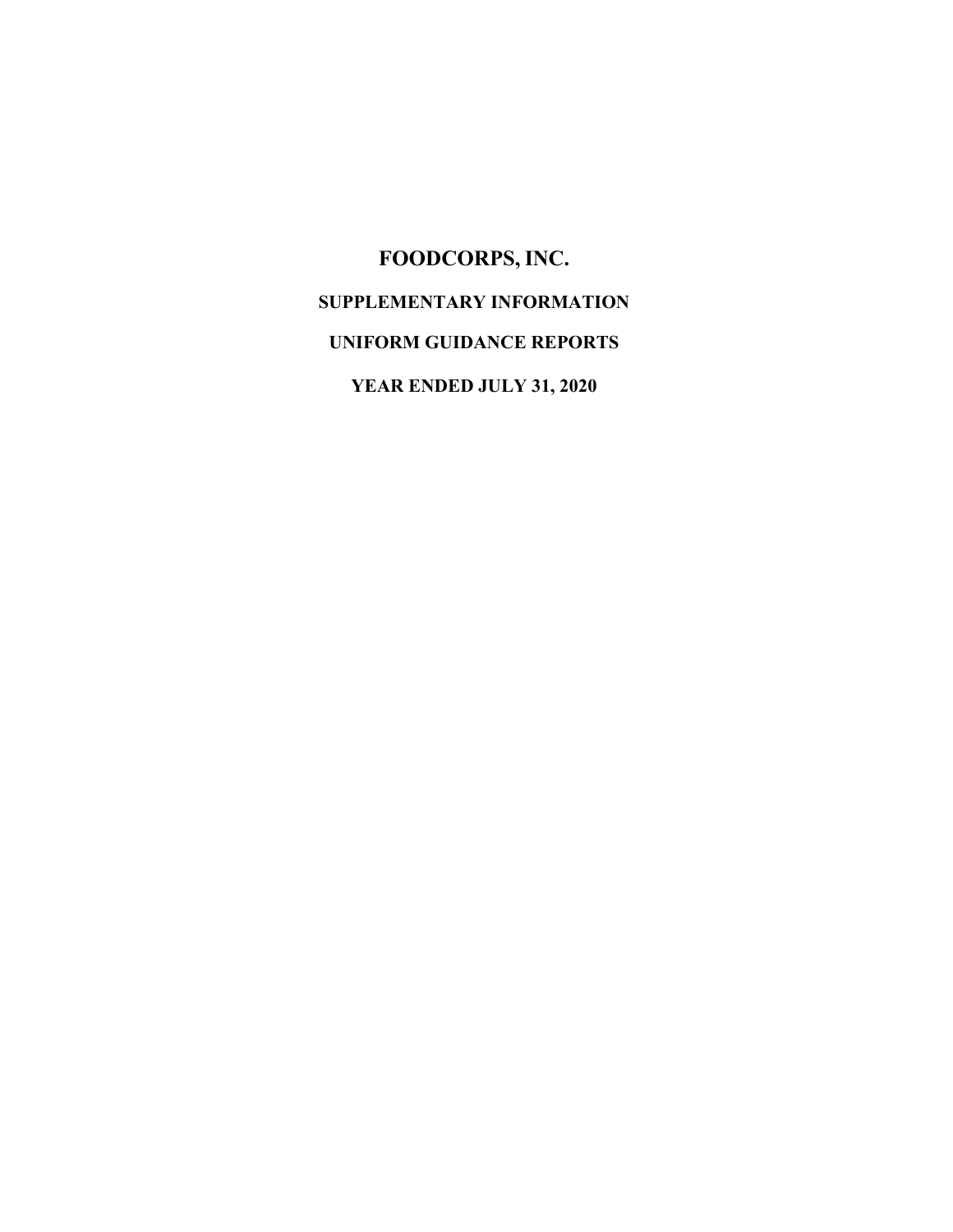#### **FOODCORPS, INC. SCHEDULE OF EXPENDITURES OF FEDERAL AWARDS FOR THE YEAR ENDED JULY 31, 2020**

| <b>Federal Grantor / Program Title</b>                                                                                  | Contract<br><b>Number</b> | Federal<br><b>CFDA</b><br><b>Number</b> |    | Government<br>Revenue<br>Federal |   | Program<br><b>Expenditures</b><br>from<br>Governmental<br>Revenue | Payments to<br><b>Subrecipients</b> |
|-------------------------------------------------------------------------------------------------------------------------|---------------------------|-----------------------------------------|----|----------------------------------|---|-------------------------------------------------------------------|-------------------------------------|
| United States Department of Agriculture Food and Nutrition Service<br>Direct Program<br>Snap-Ed Community Growers Grant | AGM01-T00150GG-3000000    | 10.561                                  | \$ | 50,000                           | S | 31,776                                                            |                                     |
| Corporation for National and Community Service                                                                          |                           |                                         |    |                                  |   |                                                                   |                                     |
| Direct Program                                                                                                          |                           |                                         |    |                                  |   |                                                                   |                                     |
| AmeriCorps National Fixed Amount Grant                                                                                  | 17EDHNY001                | $94.006$ *                              |    | 1,500,797                        |   | 1,500,797                                                         |                                     |
| Pass Through                                                                                                            |                           |                                         |    |                                  |   |                                                                   |                                     |
| Connecticut Commission on Community Service                                                                             | 19DHE1258AA               | 94.006 *                                |    | 327,756                          |   | 327,756                                                           |                                     |
| University of Hawaii                                                                                                    | 19FXHHI002                | 94.006 *                                |    | 151,000                          |   | 151,000                                                           |                                     |
| Massachusetts Service Alliance                                                                                          | 19FXHMA002                | 94.006 *                                |    | 334,563                          |   | 334,563                                                           |                                     |
| New Jersey Department of State/AmeriCorps - NJCNCS                                                                      | 18ESHNJ0020001            | $94.006$ *                              |    | 151,320                          |   | 151,320                                                           |                                     |
| CaliforniaVolunteers                                                                                                    | 17ESHY26-X115             | $94.006$ *                              |    | 439,197                          |   | 439,197                                                           |                                     |
| Michigan Department of Health and Human Resources                                                                       | 17FXHMI0020001            | 94.006 *                                |    | 210,754                          |   | 210,754                                                           |                                     |
|                                                                                                                         |                           |                                         |    | 3,115,387                        |   | 3,115,387                                                         |                                     |
|                                                                                                                         |                           |                                         | S. | 3,165,387                        | S | 3,147,163                                                         | \$                                  |

\* Major Program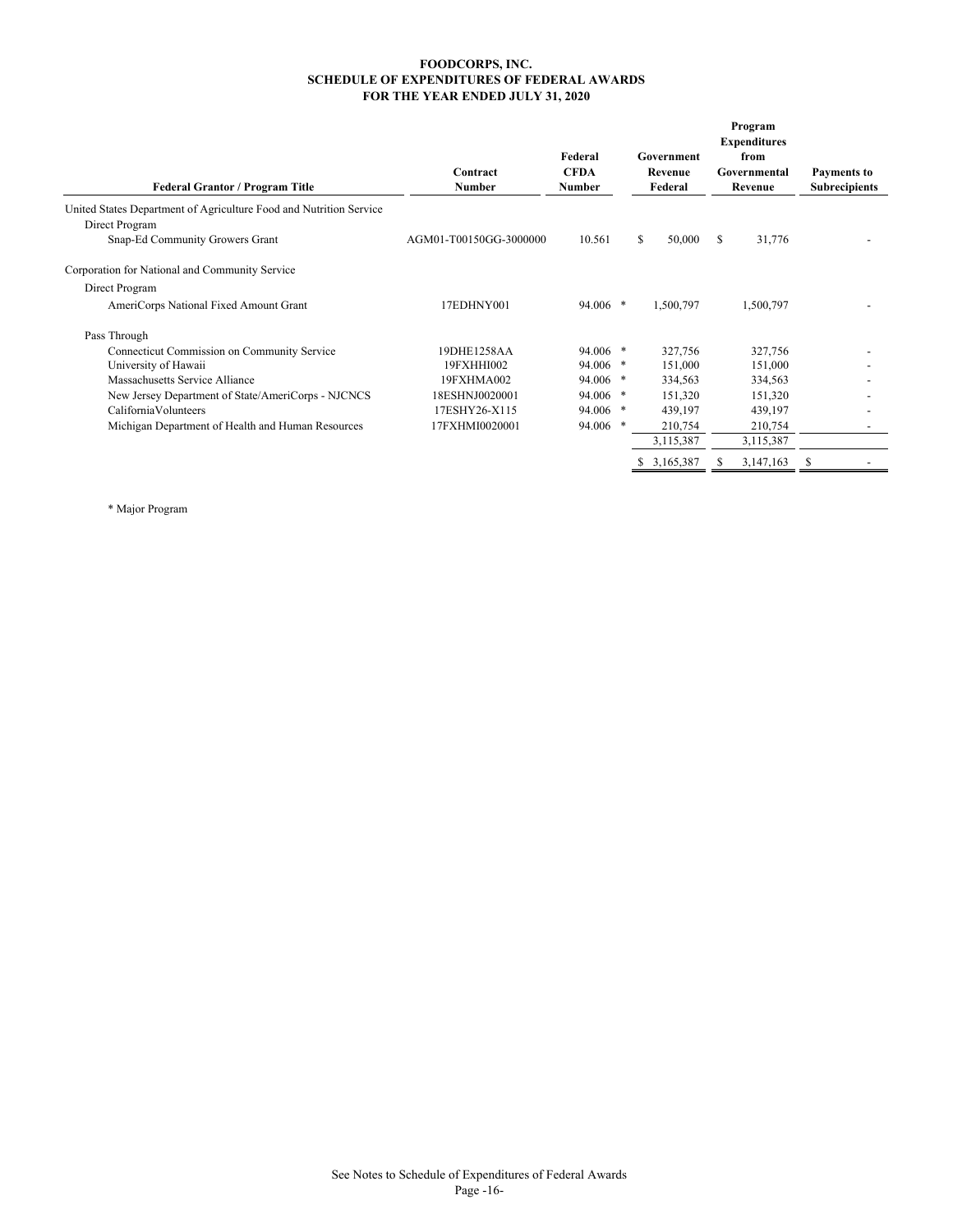## **FOODCORPS, INC. NOTES TO THE SCHEDULE OF EXPENDITURES OF FEDERAL AWARDS YEAR ENDED JULY 31, 2020**

#### **1) Basis of Presentation**

The accompanying schedule of expenditures of federal awards (the "Schedule") includes the federal grant activity of FoodCorps, Inc. under programs of the federal government for the year ended July 31, 2020. The information in this schedule is presented in accordance with the requirements of Title 2 U.S. *Code of Federal Regulations* Part 200, *Uniform Administration Requirements, Cost Principles, and Audit Requirements for Federal Awards* (Uniform Guidance). Because the Schedule presents only a selected portion of the operations of FoodCorps Inc. it is not intended to and does not present the financial position, change in net assets, or cash flows of FoodCorps Inc.

#### **2) Basis of Accounting**

The accompanying Schedule of Expenditures of Federal Awards of FoodCorps, Inc. is presented on the accrual basis of accounting.

#### **3) Summary of Significant Accounting Policies**

Expenditures reported on the Schedule are reported on the accrual basis of accounting. Such expenditures are recognized following the cost principles contained in the Uniform Guidance, Cost Principles for Non-Profit Organizations, wherein certain types of expenditures are not allowable or are limited as to reimbursement.

#### **4) Indirect Cost Rate**

FoodCorps Inc. has elected to use the 10 percent de minimis indirect cost rate as allowed under the Uniform Guidance.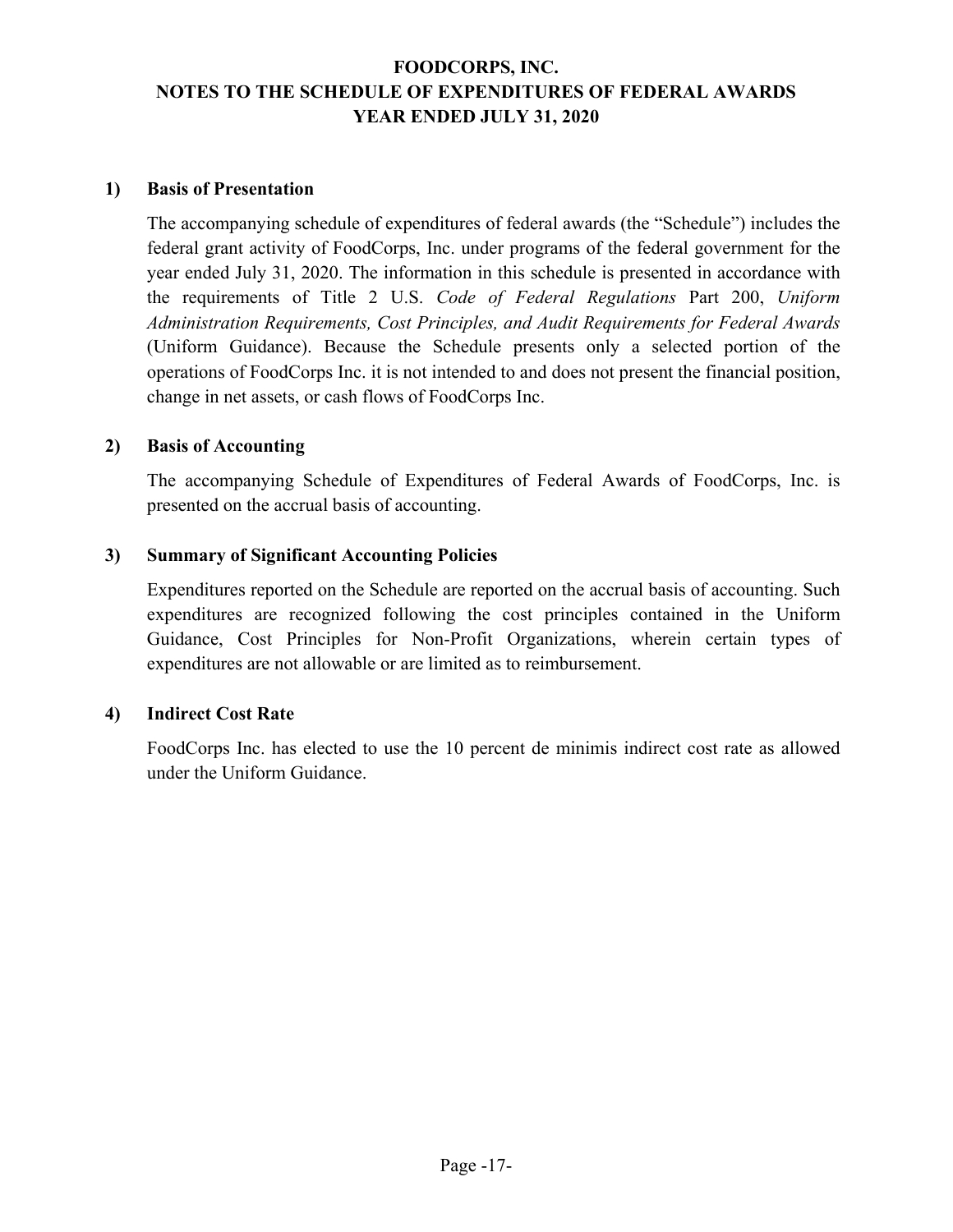

12 West 32nd Street, 10th Floor New York, NY 10001

 $(212) 563 - 2525$ Fax: 212 563-3549 www.randmcpa.com

#### **INDEPENDENT AUDITORS' REPORT ON INTERNAL CONTROL OVER FINANCIAL REPORTING AND ON COMPLIANCE AND OTHER MATTERS BASED ON AN AUDIT OF FINANCIAL STATEMENTS PERFORMED IN ACCORDANCE WITH** *GOVERNMENT AUDITING STANDARDS*

To the Board of Directors FoodCorps, Inc. New York, New York

We have audited, in accordance with the auditing standards generally accepted in the United States of America and the standards applicable to financial audits contained in *Government Auditing Standards* issued by the Comptroller General of the United States, the financial statements of FoodCorp Inc. (a nonprofit organization), which comprise the statement of financial position as of July 31, 2020, and the related statements of activities, functional expenses and cash flows for the year then ended, and the related notes to the financial statements, and have issued our report thereon dated March 9, 2021.

#### **Internal Control Over Financial Reporting**

In planning and performing our audit of the financial statements, we considered FoodCorp Inc.'s internal control over financial reporting (internal control) as a basis for designing audit procedures that are appropriate in the circumstances for the purpose of expressing our opinion on the financial statements, but not for the purpose of expressing an opinion on the effectiveness of FoodCorp Inc.'s internal control. Accordingly, we do not express an opinion on the effectiveness of FoodCorp Inc.'s internal control.

A *deficiency in internal control* exists when the design or operation of a control does not allow management or employees, in the normal course of performing their assigned functions, to prevent, or detect and correct, misstatements on a timely basis. A *material weakness* is a deficiency, or a combination of deficiencies, in internal control, such that there is a reasonable possibility that a material misstatement of the entity's financial statements will not be prevented, or detected and corrected on a timely basis. A *significant deficiency* is a deficiency, or a combination of deficiencies, in internal control that is less severe than a material weakness, yet important enough to merit attention by those charged with governance.

Our consideration of the internal control was for the limited purpose described in the first paragraph of this section and was not designed to identify all deficiencies in internal control that might be material weaknesses or significant deficiencies. Given these limitations, during our audit we did not identify any deficiencies in internal control that we considered to be material weaknesses. However, material weaknesses may exist that have not been identified.

#### **Compliance and Other Matters**

As part of obtaining reasonable assurance about whether FoodCorp Inc.'s financial statements are free from material misstatement, we performed tests of its compliance with certain provisions of laws, regulations, contracts, and grant agreements, noncompliance with which could have a direct and material effect on the financial statements. However, providing an opinion on compliance with those provisions was not an objective of our audit, and accordingly, we do not express such an opinion. The results of our tests disclosed no instances of noncompliance or other matters that are required to be reported under *Government Auditing Standards.* 

#### **Purpose of this Report**

The purpose of this report is solely to describe the scope of our testing of internal control and compliance and the results of that testing, and not to provide an opinion on the effectiveness of the organization's internal control or on compliance. This report is an integral part of an audit performed in accordance with *Government Auditing Standards* in considering the organization's internal control and compliance. Accordingly, this communication is not suitable for any other purpose.

Rosenberg + Manente PLLC

Rosenberg and Manente, PLLC Certified Public Accountants

New York, NY March 9, 2021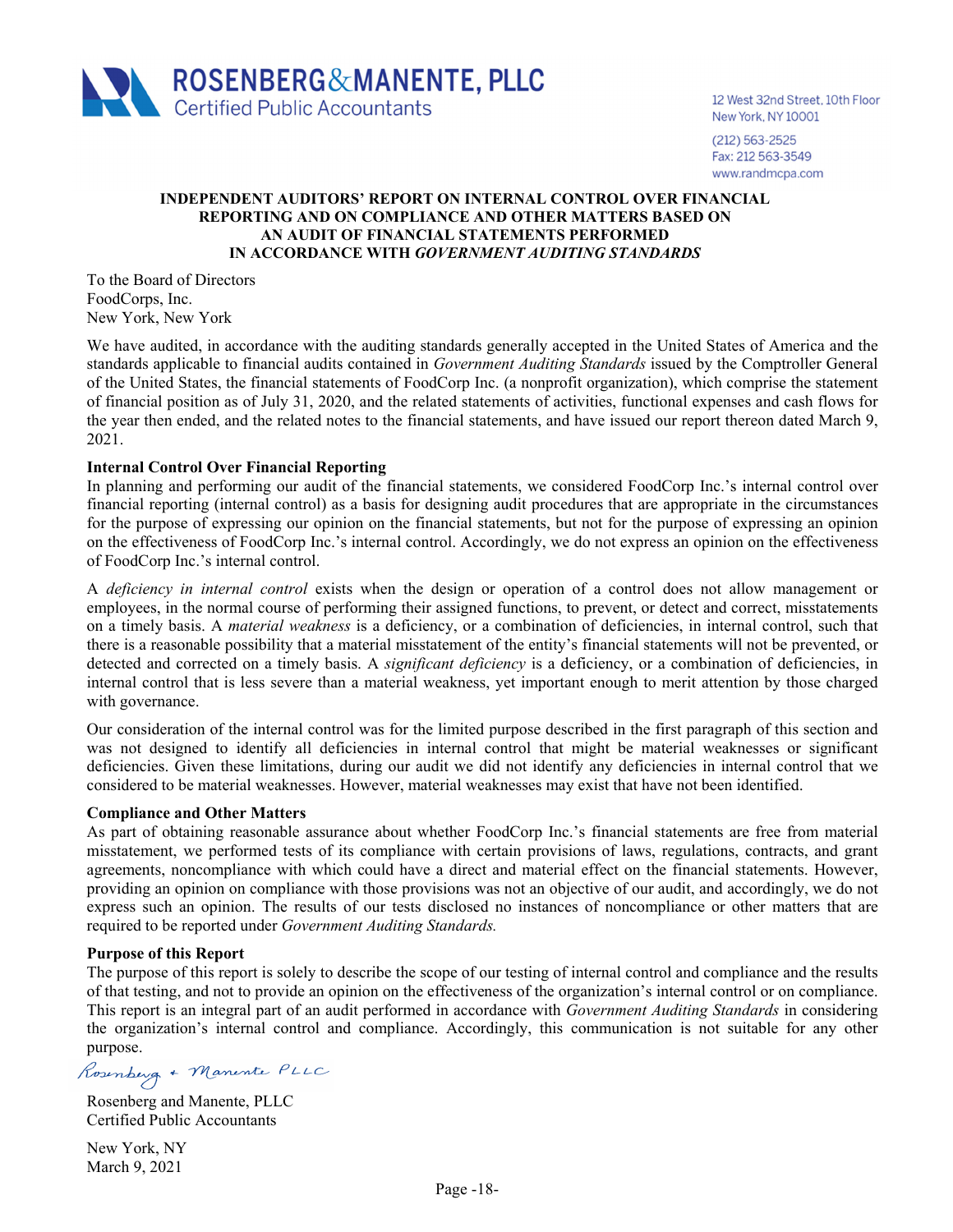

12 West 32nd Street, 10th Floor New York, NY 10001

 $(212) 563 - 2525$ Fax: 212 563-3549 www.randmcpa.com

#### **INDEPENDENT AUDITORS' REPORT ON COMPLIANCE FOR EACH MAJOR PROGRAM AND ON INTERNAL CONTROL OVER COMPLIANCE REQUIRED BY THE UNIFORM GUIDANCE**

To the Board of Director FoodCorps, Inc. New York, New York

#### **Report on Compliance for Each Major Federal Program**

We have audited FoodCorps, Inc.'s compliance with the types of compliance requirements described in the *OMB Compliance Supplement* that could have a direct and material effect on each of FoodCorps, Inc.'s major federal programs for the year ended July 31, 2020. FoodCorps, Inc.'s major federal programs are identified in the summary of auditor's results section of the accompanying schedule of findings and questioned costs.

#### *Management's Responsibility*

Management is responsible for compliance with federal statutes, regulations, and the terms and conditions of its federal awards applicable to its federal programs.

#### *Auditors' Responsibility*

Our responsibility is to express an opinion on compliance for each of FoodCorps, Inc.'s major federal programs based on our audit of the types of compliance requirements referred to above. We conducted our audit of compliance in accordance with auditing standards generally accepted in the United States of America; the standards applicable to financial audits contained in *Government Auditing Standards*, issued by the Comptroller General of the United States; and the audit requirements of Title 2 U.S. *Code of Federal Regulations* Part 200, *Uniform Administrative Requirements, Cost Principles, and Audit Requirements for Federal Awards* (Uniform Guidance). Those standards and the Uniform Guidance require that we plan and perform the audit to obtain reasonable assurance about whether noncompliance with the types of compliance requirements referred to above that could have a direct and material effect on a major federal program occurred. An audit includes examining, on a test basis, evidence about FoodCorps, Inc.'s compliance with those requirements and performing such other procedures as we considered necessary in the circumstances.

We believe that our audit provides a reasonable basis for our opinion on compliance for each major federal program. However, our audit does not provide a legal determination of FoodCorps, Inc.'s compliance.

#### *Opinion on Each Major Federal Program*

In our opinion, FoodCorps, Inc. complied, in all material respects, with the types of compliance requirements referred to above that could have a direct and material effect on each of its major federal programs for the year ended July 31, 2020.

#### **Report on Internal Control Over Compliance**

Management of FoodCorps, Inc. is responsible for establishing and maintaining effective internal control over compliance with the types of compliance requirements referred to above. In planning and performing our audit of compliance, we considered FoodCorps, Inc.'s internal control over compliance with the types of requirements that could have a direct and material effect on each major federal program to determine the auditing procedures that are appropriate in the circumstances for the purpose of expressing an opinion on compliance for each major federal program and to test and report on internal control over compliance in accordance with the Uniform Guidance, but not for the purpose of expressing an opinion on the effectiveness of internal control over compliance. Accordingly, we do not express an opinion on the effectiveness of FoodCorps, Inc.'s internal control over compliance.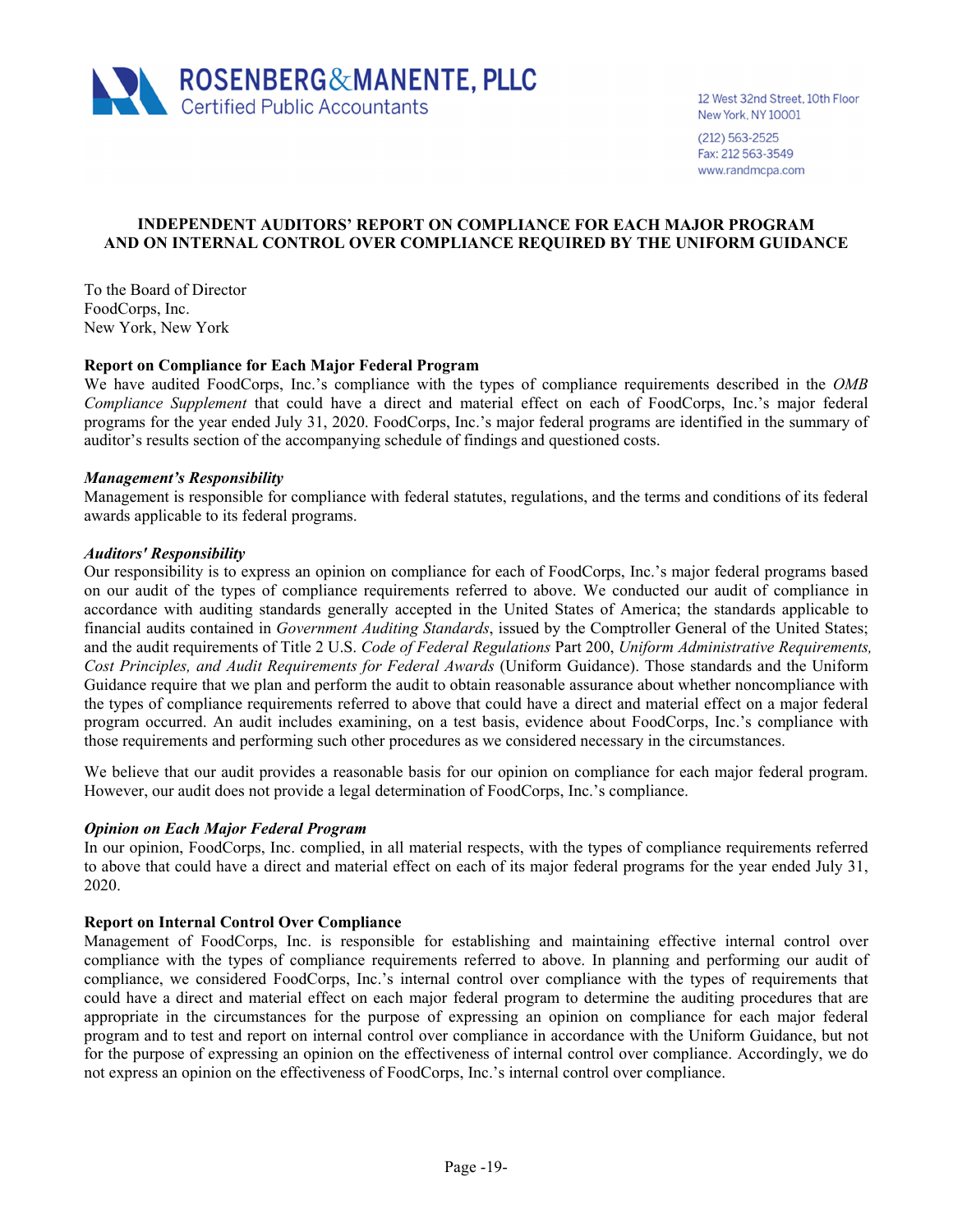#### **INDEPENDENENT AUDITORS' REPORT ON COMPLIANCE FOR EACH MAJOR FEDERAL PRGRAM AND ON INTERNAL CONTROL OVER COMPLAINCE REQUIRED BY THE UNIFORM GUIDANCE**

A *deficiency in internal control over compliance* exists when the design or operation of a control over compliance does not allow management or employees, in the normal course of performing their assigned functions, to prevent, or detect and correct, noncompliance with a type of compliance requirement of a federal program on a timely basis. A *material weakness in internal control over compliance* is a deficiency, or combination of deficiencies, in internal control over compliance, such that there is a reasonable possibility that material noncompliance with a type of compliance requirement of a federal program will not be prevented, or detected and corrected, on a timely basis. A *significant deficiency in internal control over compliance* is a deficiency, or a combination of deficiencies, in internal control over compliance with a type of compliance requirement of a federal program that is less severe than a material weakness in internal control over compliance, yet important enough to merit attention by those charged with governance.

Our consideration of internal control over compliance was for the limited purpose described in the first paragraph of this section and was not designed to identify all deficiencies in internal control over compliance that might be material weaknesses or significant deficiencies. We did not identify any deficiencies in internal control over compliance that we consider to be material weaknesses. However, material weaknesses may exist that have not been identified.

The purpose of this report on internal control over compliance is solely to describe the scope of our testing of internal control over compliance and the results of that testing based on the requirements of the Uniform Guidance. Accordingly, this report is not suitable for any other purpose.

Rosenberg + Manente PLLC

Rosenberg and Manente, PLLC Certified Public Accountants

New York, NY March 9, 2021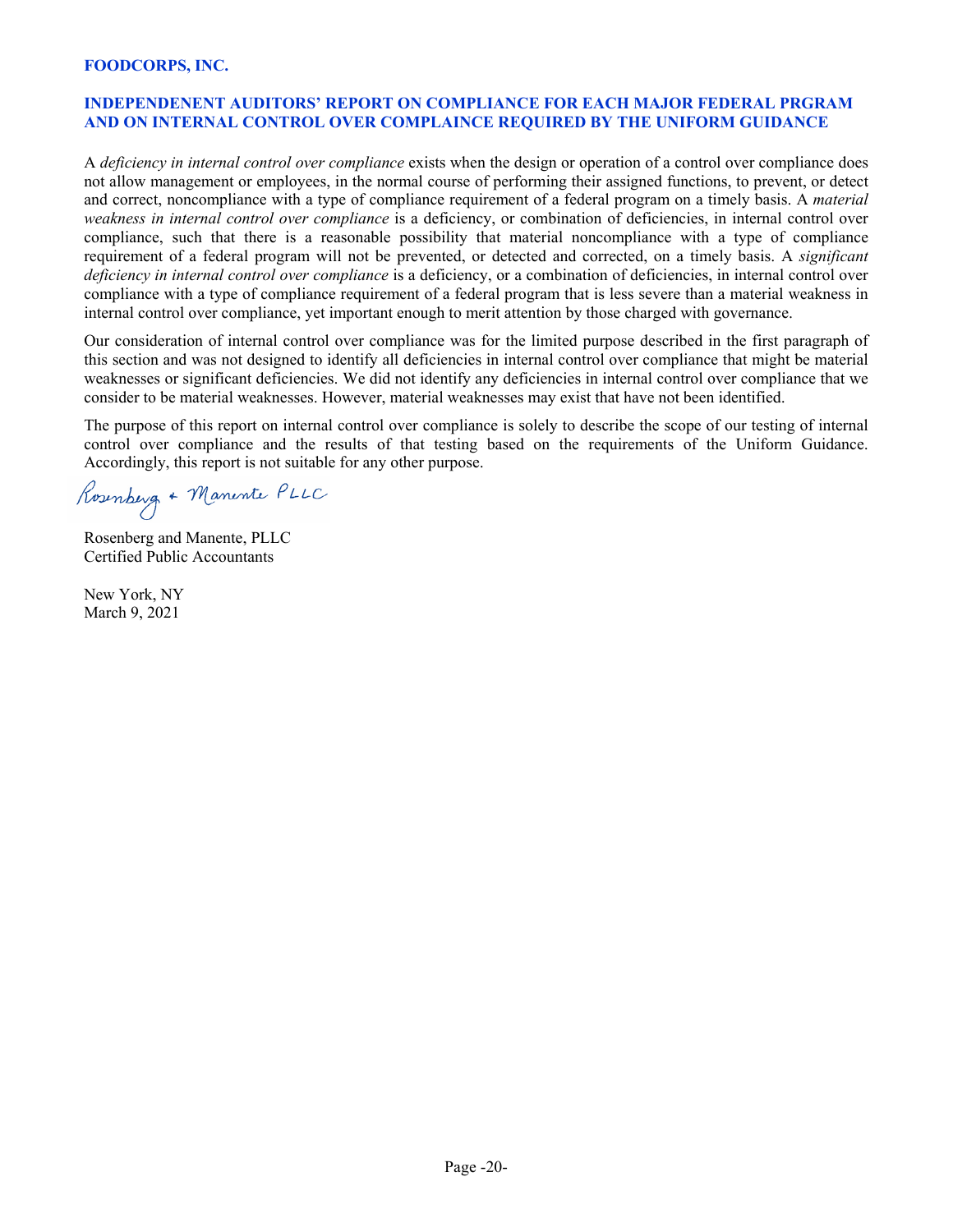## **FOODCORP INC. SCHEDULE OF FINDINGS AND QUESTIONED COSTS YEAR ENDED JULY 31, 2020**

#### **SECTION I - SUMMARY OF AUDITORS' RESULTS**

#### **Financial Statements**

| Type of auditor's report issued                                                                                                        | Unmodified                         |
|----------------------------------------------------------------------------------------------------------------------------------------|------------------------------------|
| Internal control over financial reporting:                                                                                             |                                    |
| Material weakness(es) identified?                                                                                                      | $yes \t x$ no                      |
| Significant deficiency(ies) identified?<br>$\bullet$                                                                                   | $yes \t x \t none reported$        |
| Noncompliance material to financial statements noted?                                                                                  | $yes \t x no$                      |
| <b>Federal Award</b>                                                                                                                   |                                    |
| Internal control over major federal programs:                                                                                          |                                    |
| Material weakness(es) identified?                                                                                                      | $yes \t x no$                      |
| Significant deficiency(ies) identified?                                                                                                | yes <b>x</b> none reported         |
| Type of auditors' report issued on<br>Compliance for major programs                                                                    | Unmodified                         |
| Any audit findings disclosed that are<br>required to be reported in accordance with<br>Section CFR 200.516(a) of the Uniform Guidance? | yes <b>x</b> no                    |
| <b>Identification of Major Programs:</b>                                                                                               |                                    |
| CFDA Number(s)                                                                                                                         | Name of Federal Program or Cluster |
| 94.006                                                                                                                                 | AmeriCorps National Fixed Amount   |
| Dollar threshold used to distinguish between<br>Type A and Type B programs:                                                            | \$750,000                          |
| Auditee qualified as low-risk auditee?                                                                                                 | $x$ yes $\frac{1}{x}$<br>no        |